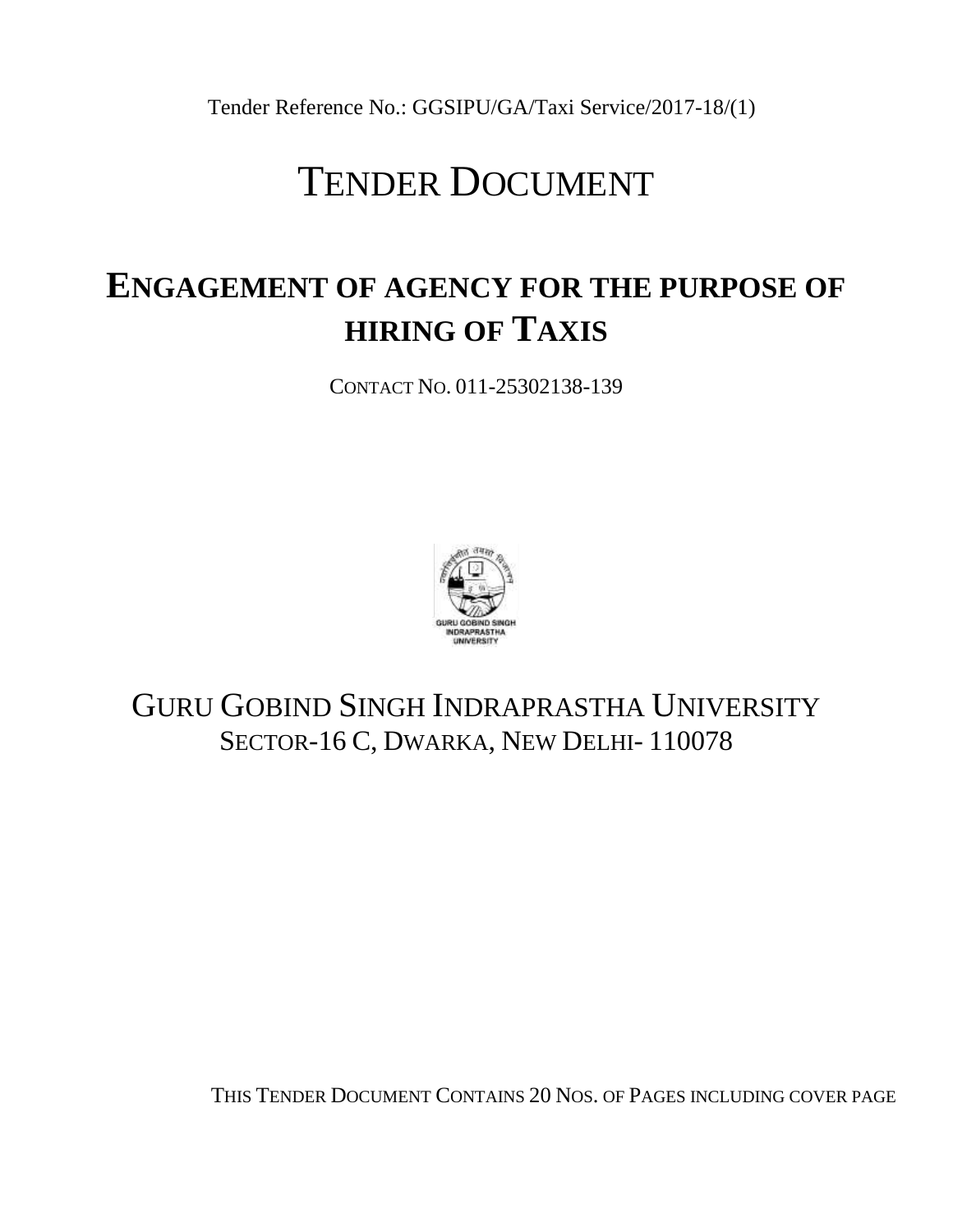

GURU GOBIND SINGH INDRAPRASTHA UNIVERSITY, SECTOR-16 C, DWARKA, NEW DELHI-110078 TEL. NO. – 011-25302138/25302139

## **NOTICE INVITING e-TENDER**

On behalf of Registrar, Guru Gobind Singh Indraprastha University, Dwarka, New Delhi, e-tender is invited under Two-Bid system (Technical & Financial Bid) through e-procurement portal of GNCTD https://govtprocurement.delhi.gov.in from reputed transporters/fleet owners for engagement of agency for hiring of taxis on daily basis/monthly for the usage of Guru Gobind Singh Indraprastha University, Dwarka, New Delhi.

- a) Estimated cost : Rs. 1,50,00,000/- (Rs. One Crore Fifty Lacs only)
- b) EMD : Rs. 3,00,000/-in the form of Demand Draft drawn in favour of Registrar, GGSIPU
- c) Time period : Initially for a period of 18 Months.
- d) Last date of : **On17/05/2018 up to 03.00 P.M.** and shall be opened on the same day **at 03.30 P.M.** submission

Tender document alongwith terms & conditions can be viewed/downloaded from e-procurement website i.e. https://govtprocurement.delhi.gov.in or University website [www.ipu.ac.in.](http://www.ipu.ac.in/) Any change/modification in the tender document shall be intimated through the above websites.

> Deputy Registrar General Administration Branch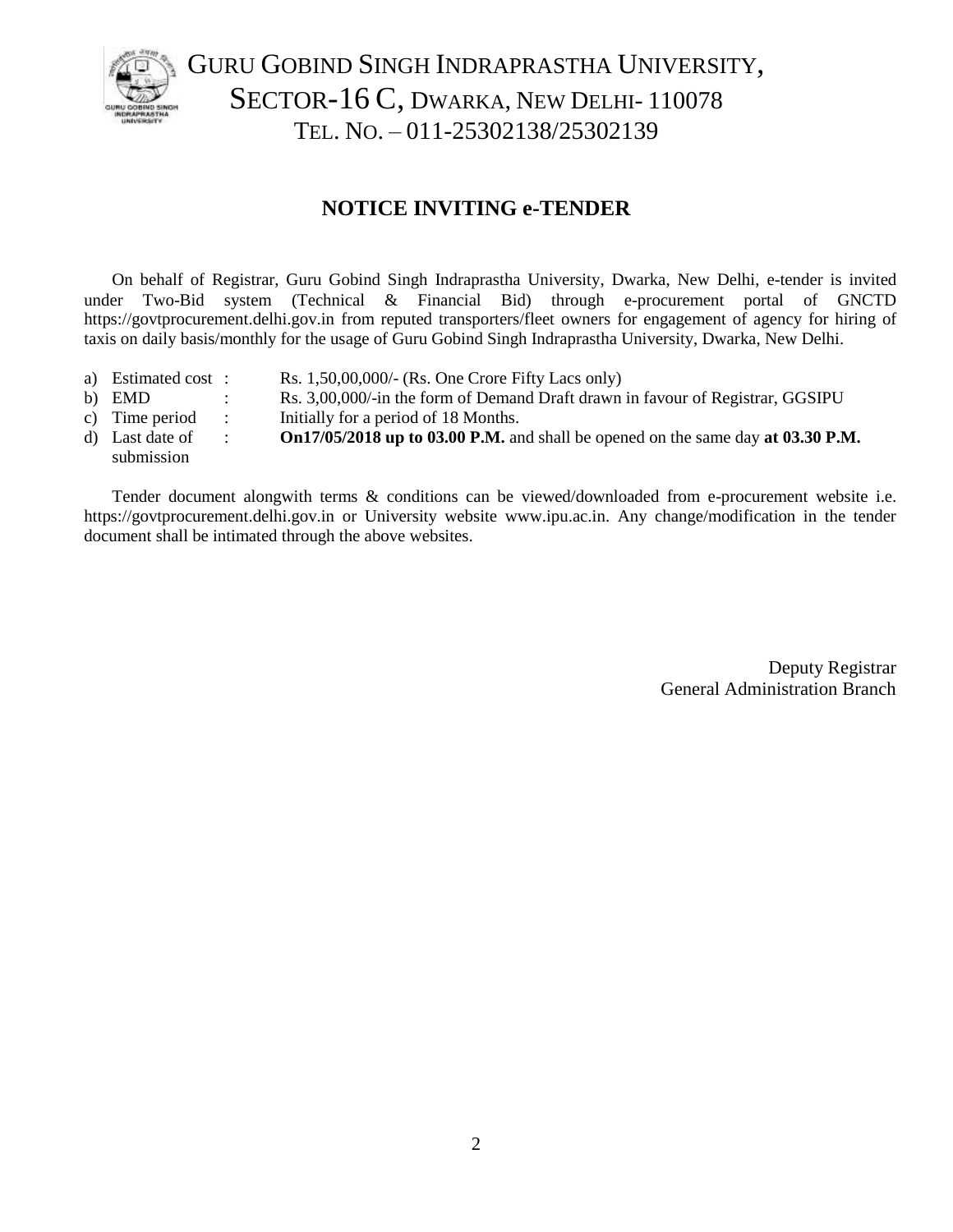## **INDEX**

| S. No. | <b>Description</b>                                                                   | Page No.    |
|--------|--------------------------------------------------------------------------------------|-------------|
| 1.     | Notice--Inviting Tender                                                              | $1-3$       |
| 2.     | Section-I--Instructions to Bidders                                                   | $4 - 11$    |
| 3.     | Section-II--Information regarding Technical Eligibility<br>(Annexure A, B, C, D & F) | $12-16, 20$ |
| 4.     | Section-IV--Financial bid (Annexure-E, i.e. Part-I, II, III)                         | $17-19$     |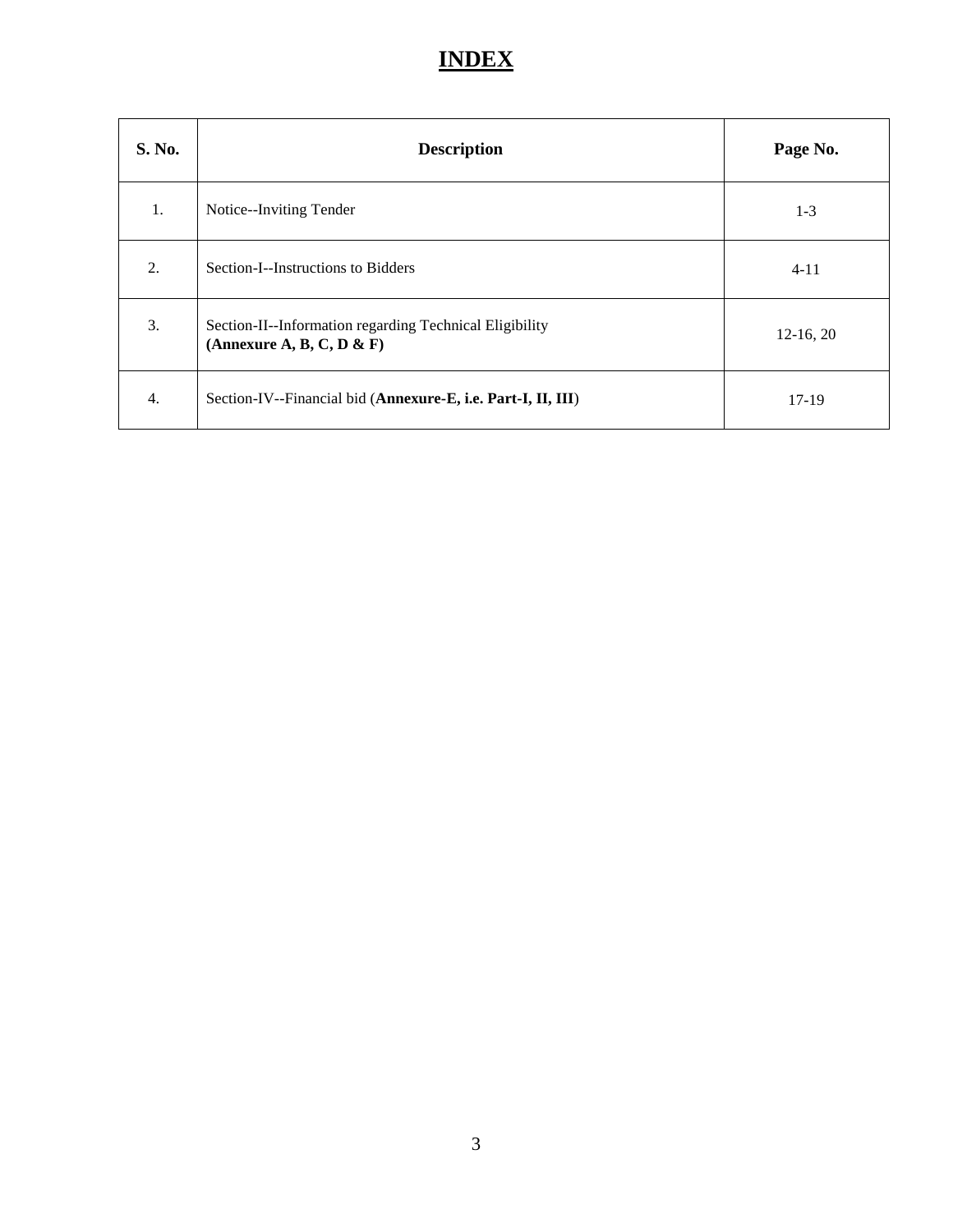## **SECTION - I**

## **INFORMATION & INSTRUCTIONS FOR BIDDERS**

| Name of Work                           | Providing taxis on daily/monthly basis for the usage of   |
|----------------------------------------|-----------------------------------------------------------|
|                                        | Guru Gobind Singh Indraprastha University on hire for a   |
|                                        | period of 18 months.                                      |
| <b>Earnest Money Deposit</b>           | Rs. $3,00,000/$ - (Rupees Three Lac Only), in the form of |
|                                        | DD/FDR in favour of Registrar, GGSIPU, Payable at         |
|                                        | Delhi                                                     |
| Date and time of submission of copy of | Latest by 17/05/2018 up to 03:00 PM                       |
| documents and EMD                      |                                                           |
| Validity of Tender                     | 75 days from the last date of submission of tender        |
|                                        |                                                           |
| Opening of Technical bid               | 17/05/2018 at 03.30 PM                                    |

#### **1.0 Introduction**

**The e-tenders are invited under Two-Bid system (Technical & Financial Bid) through e-procurement portal of GNCTD https://govtprocurement.delhi.gov.in/on behalf of the Guru Gobind Singh Indraprastha University from reputed & eligible agencies.**

#### **2.0 Scope of work:-**

- 2.1 Providing taxis on daily, monthly basis and for within Delhi/NCR and outside Delhi/NCR (Outstation) on hire.
- 2.2 The vehicles (AC/Non AC) such as Hatchback/Sedan/SUVs etc. as and when required shall be provided by the firm.
- 2.3 Admission files, Examination material, various records, packaging materials & other material of Examination branch and Admission branch may also be carried in the taxies with the user/users.
- 2.4 The hiring of vehicles is at peak during November-December End term Examination and during April, May, June End term Examination, CET, JAC & Academic Audit etc..

Approximate detail of the required vehicles is as under:

- i) End Term Examination November December Appox. 25-55 Vehicles per day for 30 40 Days ii) End Term Examination April - May – June - Appox. 25-55 Vehicles per day for 30 - 40 Days iii) CET Examination April - May – June - Appox. 25-250 Vehicles Saturdays & Sundays Only iv) JAC & Academic Audit  $\blacksquare$  - Appox. 5-25 Vehicles per day for 30 - 40 Days
- 2.5 Vehicles hired/engaged for End Term Examinations, CET Examinations, Joint Assessment Committee (JAC) Cell Visits, Academic Audit Cell Visits etc. and Counselling, details of time and kilometres should be singed and verified by the individual user/branch officer.
- 2.6 The bidder should be in a position to provide up to 150 taxis in a short notice say 12 hrs.

#### **3.0 Definitions:-**

- 3.1 GGSIPU means Guru Gobind Singh Indraprastha University, Delhi
- 3.2 University means Guru Gobind Singh Indraprastha University, Delhi
- 3.3 Bidder / Supplier means the individual, proprietary firm, partnership firm, limited company private or public or corporation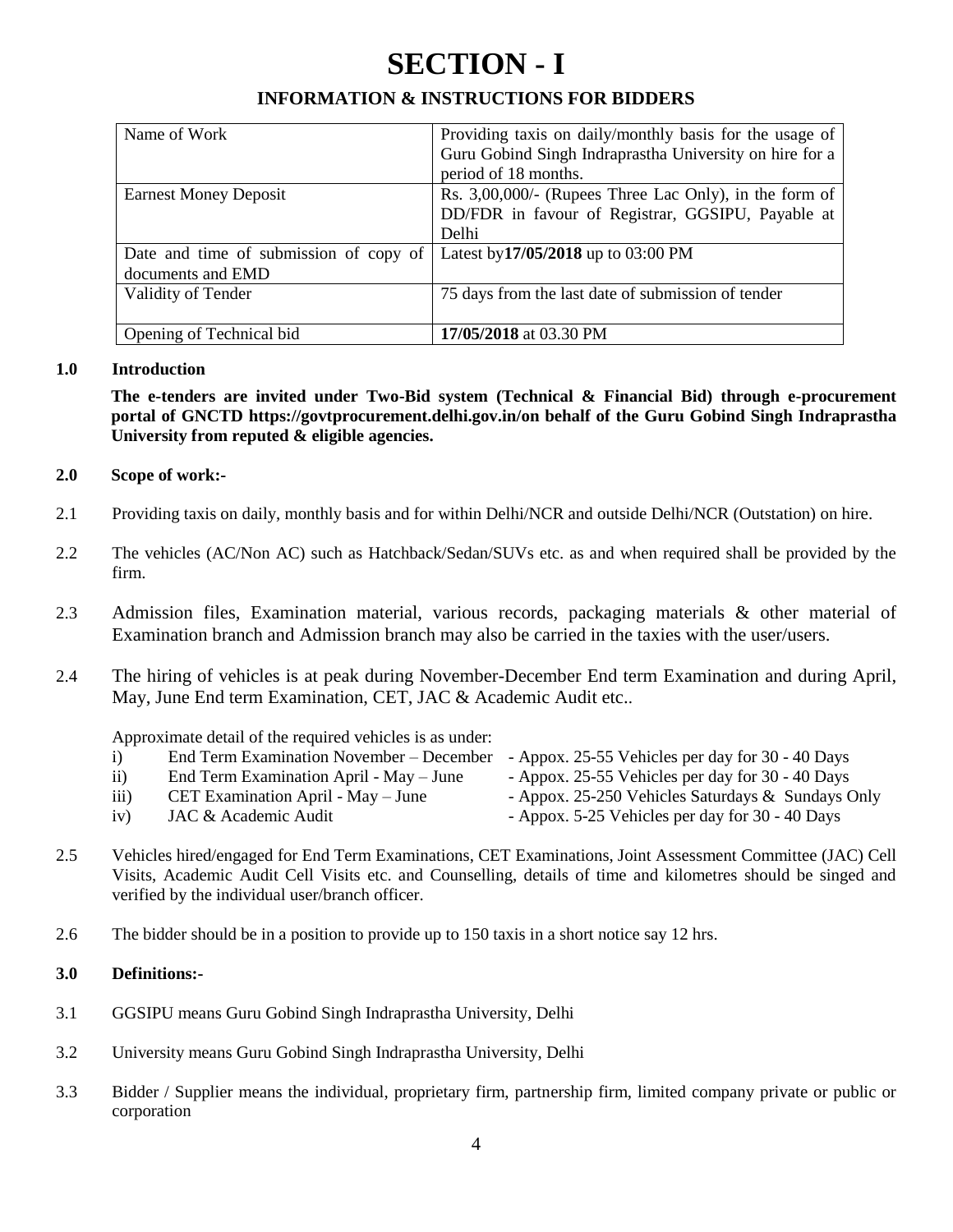3.4 "Year" means "Financial year" unless stated otherwise.

## **4.0 Eligibility Criteria:-**

- **4.1** The bidder is eligible to submit the bid, provided he has definite proof from the appropriate authority, which shall be to the satisfaction of the Competent Authority, of having satisfactorily completed similar works of magnitude in Central Govt/State Govt/PSU/Reputed MNC's/Autonomous bodies/Local Bodies/Govt. Establishment. **Agency should have satisfactorily completed three similar works each costing not less than Rs.60lacs or two similar works costing not less than Rs. 75lacs or one similar work costing not less than Rs. 1.20crore during the last five years ending March 2018. Similar work shall mean work of providing taxis on hire (Km/daily/monthly) basis.**
- **4.2** Should have minimum average annual financial turnover of **Rs. 50.00 lacs (Rupees Fifty Lacs Only)**during the last three years ending March 2018 duly certified by Chartered Accountant.
- **4.3** Joint ventures shall not be accepted.

#### **4.4 List of document to be uploaded with Technical Bid:-**

- a) Annexure –C (duly filled)
- b) PAN card
- c) GST Number
- d) Valid Registration No. of the Agency/Firm
- e) Proof of Average Annual turnover as stated in Clause 4.2 supported by audited Balance Sheet by chartered accountant (Annexure-A)
- f) Proof of experience as stated in Clause 4.1 supported by documents from the concerned organizations (Annexure-B)
- g) List of minimum 30 vehicles/taxis not older than 2013, along with photocopy of their RC/fitness and permit owned by the contractor as per format at Annexure-F
- h) An undertaking to the effect that the agency has not been blacklisted by any of the Departments/Organizations of the Government of India/Government of NCT of Delhi and no criminal case is pending against the said firm/agency and ensure for fair trade practice
- i) Undertaking that drivers without any criminal / immoral back ground shall be provided
- j) Terms and conditions duly accepted/signed with the stamp of the prospective bidder
- k) Copy of Bid Security in the form of Bank Guarantee/F.D.R of Rs.3,00,000/-

#### **5.0 Who can apply?**

- 5.1 Should have minimum 30 nos. of vehicles registered in the name of the firm or proprietor, as the case may be.
- 5.2 Should be registered with Transport Department of Delhi Government or Transport Department of any other State Government / Central Government / Central Government having its office / sub-office in Delhi as Taxi Operator for providing commercial taxi services. A duly attested copy of such certificates has to be provided alongwith technical bid.
- 5.3 If the bidder is an individual, the application shall be signed by him above his full type written name and current address.
- 5.4 If the bidder is a proprietary firm, the application shall be signed by the proprietor above his full typewritten name and the full name of his firm with its current address.
- 5.5 If the bidder is a firm in partnership, the application shall be signed by all the partners of the firm above their full typewritten names and current addresses, or alternatively, by a partner holding power of attorney for the firm. In the latter case a certified copy of the power of attorney should accompany the application. In both cases a certified copy of the partnership deed and current address of all the partners of the firm should accompany the application.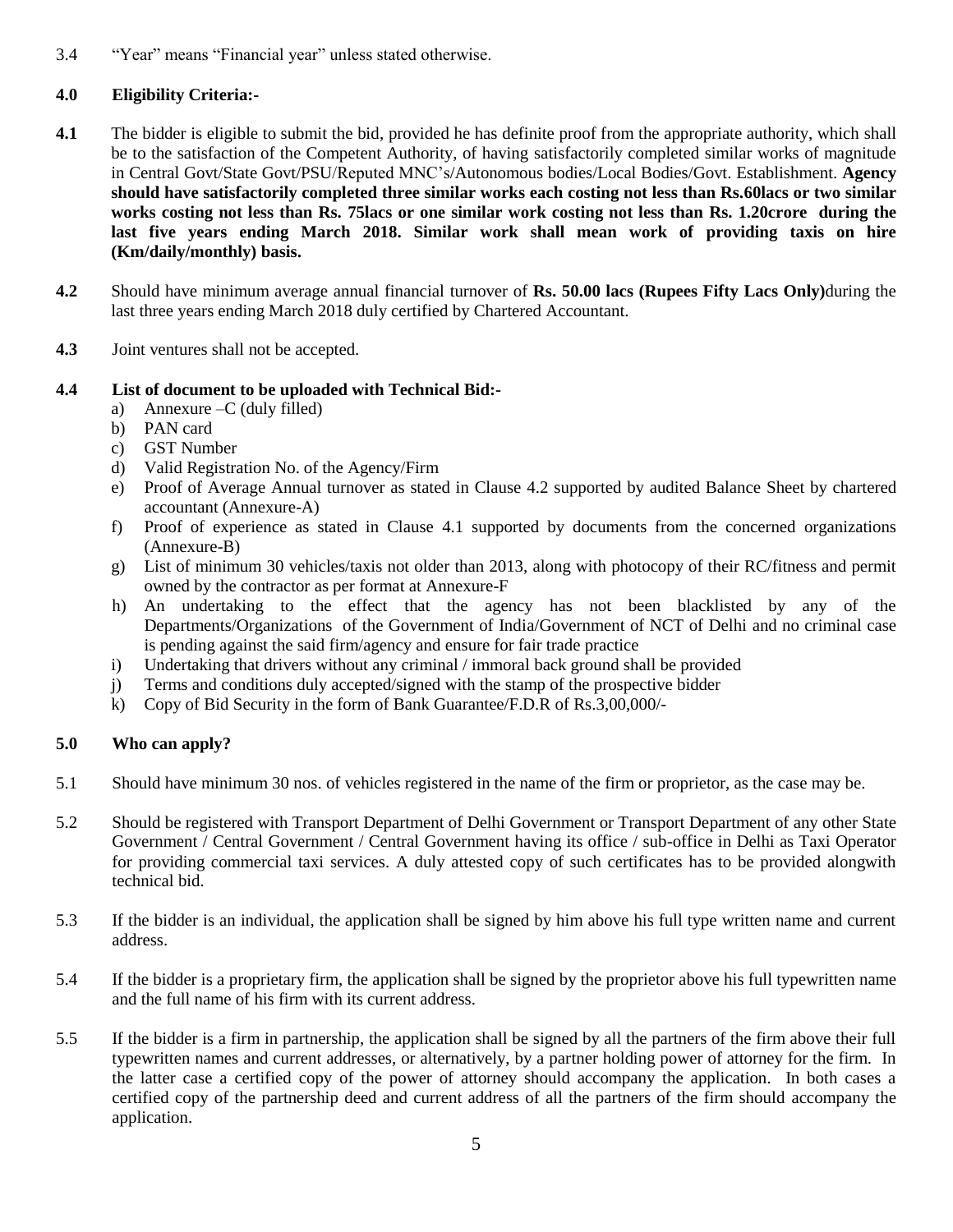- 5.6 If the bidder is a limited company or a corporation, the application shall be signed by a duly authorized person holding power of attorney for signing the application accompanied by a copy of the power of attorney. The bidder should also furnish a copy of the Memorandum and Articles of Association duly attested by a Public Notary.
- 5.7 Joint Venture/ Consortiums are accepted **"only for attachment of vehicles".**

#### **6.0 Marking of Bids:-**

- 6.1 Each page of the Bid Document must be signed by the authorized signatory of the bidder.
- 6.2 Duly signed tender document alongwith all corrigenda, addendum issued, if any, should also be submitted as part of technical bid.

#### **7.0 Bid Submission:-**

- **7.1 The bids shall be submitted online on e-procurement portal-https://govtprocurement.delhi.gov.in.**
- **7.2 No hard copies of technical bid are required and only EMD should be submitted in a sealed envelope super-scribing "Tender for empanelment of agencies for the purpose of hiring taxis on daily/monthly basis" in the office of Deputy Registrar (General Administration), Room No. 36, Administrative Block, Guru Gobind Singh Indraprastha University, Dwarka, New Delhi-110 078 before or on the due date of submission of bid i.e. 17/05/2018.**
- **8.0 Financial Bid:-**
- 8.1 **The bidder shall quote unit item rates in Indian rupees (INR), both in words and figures in the financial bid only which shall be submitted online**. No alterations in the form of tender, in the schedule of quantities or additions etc. shall be permitted. In case of difference between the rates of items written in figures and in words, the rates of items written in words shall be taken as correct. No changes in unit rates shall be allowed.
- 8.2 Taxes payable as per rules i.e. GST, Toll Taxes, State Taxes, Parking etc. to the agency will be paid separately.

#### **9.0 Opening of Financial Bid, Evaluation& Selection Criteria**

- 9.1 **The bids shall be opened online. The financial bids of only those bidders which qualify the initial eligibility criteria (Technical Bid) will be opened. The date and time of opening of financial bids shall be intimated later on.**
- 9.2 After due evaluation of the financial bid(s), on the basis of average of total rates quoted in the Financial Bid  $(Part-I + Part – II + Part – III)$ , the University will award the contract to the lowest bidder after the rates of L1 are approved by the Competent Authority.

#### **10.0 Earnest Money Deposit (Bid Security):-**

- 10.1 EMD shall be accepted with a minimum validity of 3 months in the following forms and shall be in favour of "Registrar, GGSIPU", payable at Delhi:
	- a) Bankers guarantee
	- b) Fixed deposit receipt (FDR)
- 10.2 Tenders with no earnest money deposit will be summarily rejected. In case of successful bidder of the financial bids, the earnest money may be retained and adjusted towards a part of the Performance Guarantee.
- 10.3 In the case of unsuccessful bidders, the Earnest Money Deposit will be returned without any interest.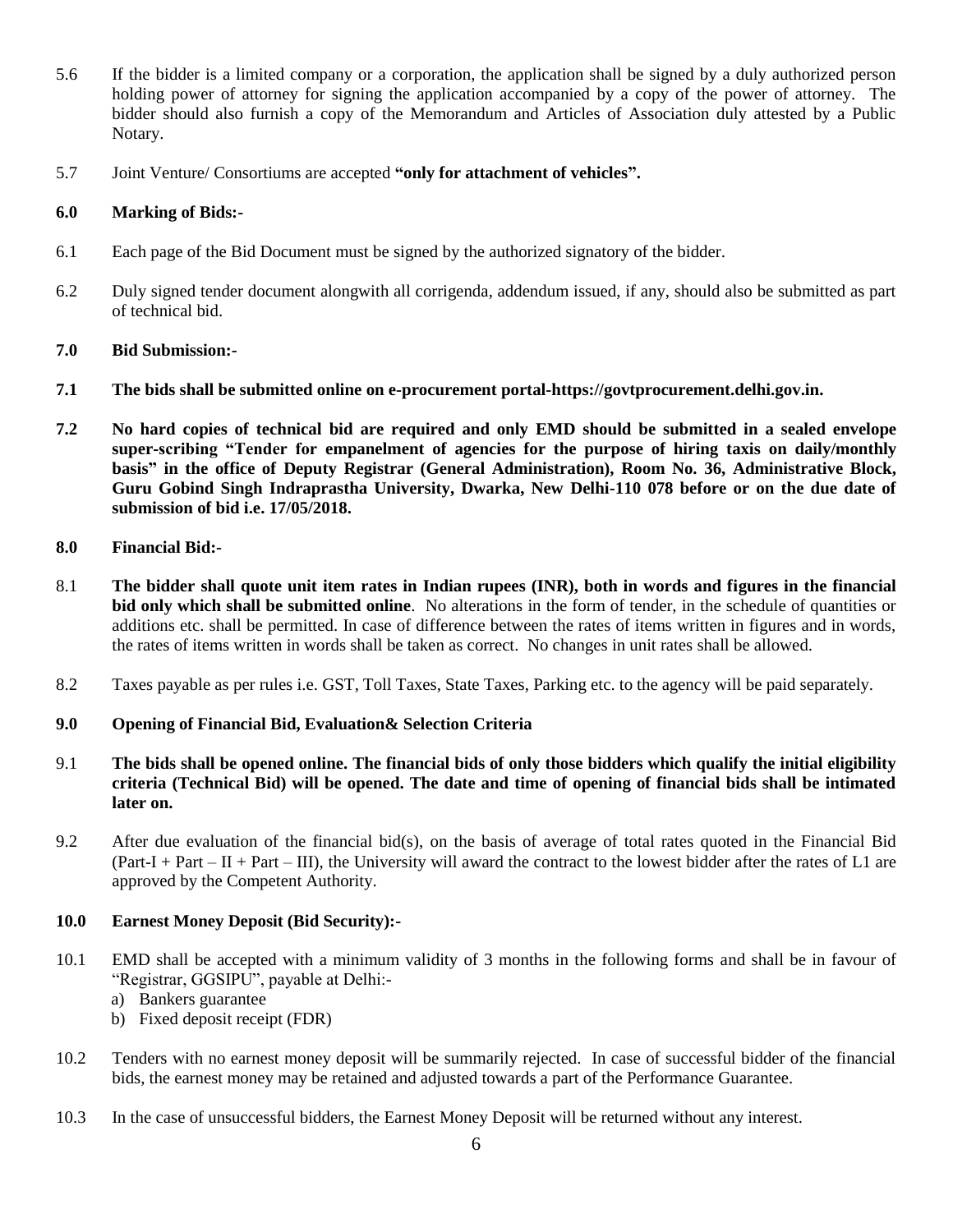#### **11.0 General Conditions:-**

- 11.1 Vehicles should be GPS enabled and must be registered in the name of firm or its proprietor.
- 11.2 All information called for in the enclosed forms should be furnished against the relevant places in the forms. Even if no information is to be provided in a column, a "nil" or "no such case" entry should be made in that column. If any particular/query is not applicable in case of the bidder, it should be stated as "not applicable". The bidders are cautioned that supply for incomplete information called for in the application forms or deliberate suppression of any information may result in the bid being summarily disqualified. Bids received after the expiry of the stipulated date and time mentioned in the tender document will not be entertained.
- 11.3 The bid document should be legibly written. The bidder should sign each page of the bid.
- 11.4 Overwriting should be avoided. Correction, if any, should be made by neatly crossing out, initialling with date and rewriting. Pages of the eligibility criteria document are to be numbered. Additional sheets, if any added by the bidder, should also be numbered.
- 11.5 References, information and certificates from the respective clients certifying suitability, technical knowledge or capability of the bidder should be signed by officer of the client organization.
- 11.6 The bidder may furnish any additional information which he thinks is necessary to establish his capabilities to successfully complete the envisaged work. He is, however, advised not to furnish superfluous information. No information shall be entertained after submission of tender document unless it is called for by the University.
- 11.7 Any information furnished by the bidder found to be incorrect either immediately or at a later date, would render him liable to be debarred from tendering/taking up of any work in GGSIPU.
- 11.8 The contractor shall indemnify the University against all other damages/charges for which the University may be held liable or pay on account of the negligence of the contractor or his staff or any person under his control whether in respect of accident/injury to the person or damages to the property of any member of the public or any person or in executing the work or otherwise and against all claims and demand thereof. The University shall not be responsible financially or otherwise for any injury to the driver or person deployed by the contractor during the course of performing the duties.
- 11.9 University will be under no legal obligation to provide employment to any of the personnel of the contractor after expiry of agreement period and the University recognizes no employer-employee relationship between the University and the personnel deployed by the contractor.
- 11.10 Person who is in Government service or an employee of this University should not be made partners to the contract by the contractor directly or indirectly in any manner whatsoever.
- 11.11 The successful bidder shall furnish a list of University employees related to him, if any, if the bidder shall obtain a contract with GGSIPU as a result of wrong tendering or other non-bonafide methods of competitive tendering, the University reserves the right to terminate the contract without any liability to the successful bidder.
- 11.12 Without prejudice to any of the rights or remedies under this contract if the successful bidder dies, the University shall have the option of terminating the contract without compensation to the legal heir of the successful bidder.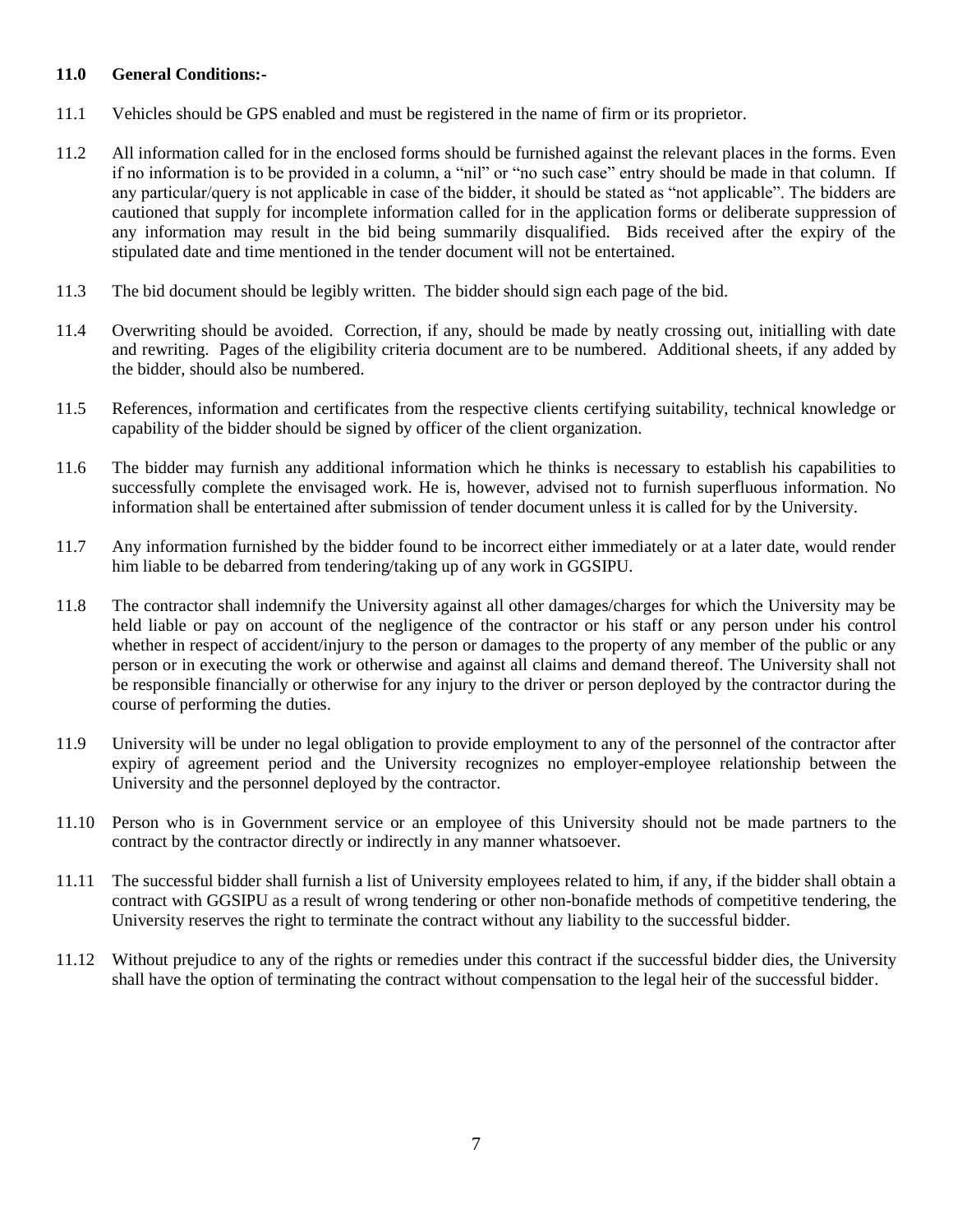#### **12.0 Agreement & Validity of Rates:-**

- 12.1 The bidder will have to enter into regular agreement on the receipt of acceptance of the tender and shall abide by all the rules and regulations embodied therein. **The rates of successful bidder will be valid for 18 months** contract from the date of award of work.
- 12.2 During the period of contract, the rates will not be revised on any pretext. The prospective contractor may quote the rates accordingly taking into consideration of this aspect.
- 12.3 The successful bidder will have to sign an agreement on a Rs.100/- non judicial Stamp Paper along with the Performance Security at the rate of 10% of the tendered /contract value within 10 days of the award of Contract. The necessary fees, stamp paper, etc. required for completing the agreement have to be borne by the bidder.
- 12.4 Income tax, Works Contract Tax and any other tax at the rates in force during the progress of contract that will be in force from time to time shall be recovered / deducted from the released payment amount.

#### **13.0 Performance Security& Right of Acceptance of Work**

- 13.1 The Performance Security of 10% of the total tendered value will be deposited by the tenderers within the 10 days of demand letter. The Performance Guarantee shall be accepted in the following form and shall be in favour of "Registrar, GGSIPU", payable at Delhi with a validity of months as under:
	- a) Fixed deposit receipt (FDR) of a nationalized bank (valid for 20 months from the award of work).
	- b) Bank Guarantee (As per Annexure-D) (valid for 20 months from the award of work).
- 13.2 In case of non submission of Performance Guarantee alongwith the Agreement within specified time, the earnest money will be forfeited and the University may consider debar/black list the successful bidder.
- 13.3 University will have right to add, delete, modify any clause of the tender before award of the work.
- 13.4 In case a fixed deposit receipt/ Bank Guarantee of any bank is furnished by the successful bidder to the University as part of the Performance Guarantee and the Bank is unable to make payment against the said instrument. The loss caused thereby shall fall on the successful bidder and the successful bidder shall forthwith on demand furnish additional security to the University to make good the deficit.
- 13.5 University reserves the right to reject any tender including of those tender which fails to comply with the instructions without assigning any reason whatsoever & does not bind itself to accept the lowest or any specific tender.
- 13.6 Any loss to the University due to the negligence/lapse on the part of the agency shall be borne by the contract. Alternatively, the amount of loss will be deducted from the amount payable to the agency.

#### **14.0 Condition in respect of Drivers provided by the contractor:-**

- a) The taxi and driver shall remain available all the time as per duty roster and shall not leave place of duty without prior permission. In case of any emergency/unforeseen situations, the driver may seek permission of the user.
- b) The drivers must be decently dressed, proficient in speaking local languages, well mannered, Courteous with proven integrity, healthy personnel habits. In the event of misbehaviour on the part of driver, University may impose penalty as deemed fit on the firm/agency. The drivers should not have any criminal/immoral background on him. Any such criminal/immoral background interrupt the service of the University due to Police / Law enforcing agency interference etc, damages/penalty as deemed fit by the University may be imposed on the firm/agency. Beside, such drivers may also be barred from performing duties for University.
- c) The driver should be well conversant with roads and routes of Delhi NCR and any other place of duty and his operation and functions shall be governed as per Motor Vehicles Act and Rules.
- d) The driver should always strictly follow traffic rules and regulations, so as to ensure safety of passengers. In case of traffic rule violation driver / agency will pay the penalty.
- e) The driver should carry enough cash to pay for toll tax, parking charges, fuel and other incidental expenditure.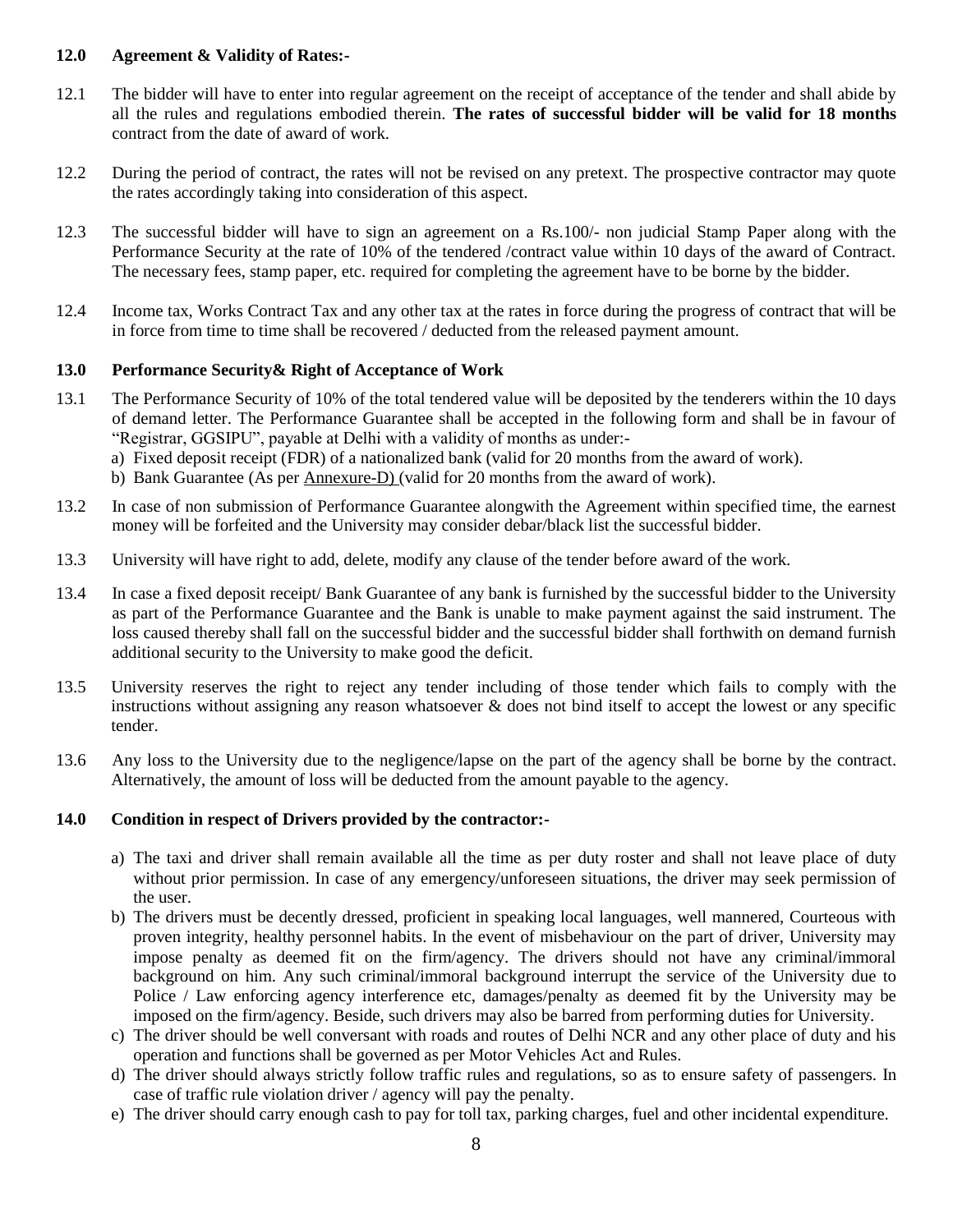- f) The contractor should be in a position to cater to the additional vehicle requirement of the University at a short notice.
- g) All the drivers will have to be provided with mobile phones at the cost of the contractor.
- h) Driver has to inform about time & meter reading at starting & closing of journey to user of the taxi.

#### **15.0 Penalties**

- a) For any refusal to provide the vehicle : Rs. 500/- per default
- b) For non-providing of vehicle in time: Rs.100/- per hour of delay
- c) For not providing substitute vehicles: Rs.500/- per default or actual hire charges from other sources, whichever is higher
- d) On misbehaviour by the Driver: Rs.300/- per default after receiving the written complaint from user. Further, concerned/same driver will not be assigned duty for the University by contractor, failing which a penalty of Rs. 5000/- shall be imposed on per occasion.
- e) For violation/breach of any of the condition of the contract: Rs.1000/- per default and/or termination of the contract/forfeiture of Performance Security.
- f) The vehicles should be in good running conditions. In case of providing vehicles older than the year 2013model, Rs.500/- (Rupees Five hundred only) shall be charged per day as penalty.
- g) Contractor will have to inform about detail of booking at least 02 hrs before the duty, otherwise penalty of Rs. 500/- per default +cab charges as per actual loss, if any.

#### **16.0 Calculation of millage, payments& other documents to be enclosed with bills:-**

- 16.1 The calculation of mileage shall be from the reporting point/pick-up/starting point to the relieving point/releasing point.
- 16.2 Reporting/ Relieving point for any vehicle hired by the University may be anywhere in Delhi, NCR or as directed by the University.
- 16.3 In case of hiring of taxis, 50 km. or 5 hours shall be considered half day. In case, if the vehicle is detained above five hours, then it shall be treated as full day. In such scenario the kms have no relevance. If the usage goes above 50 km. within 5 hours, then charge would be for each additional km. only and the vehicle would be considered as "half day" usage. If the number of hours exceeds 5 hours, then the vehicle would be treated to be hired for "full day" and then the km. usage has no relevance.
- 16.4 "Duty Slips/Movement Slips" will be signed by the University Officer / User with whom the vehicles are attached for duty on day to day basis. No "duty slip" shall be entertained unless and until it is certified/verified by the concerned using officer. The duty slip should clearly indicate:
	- a) Driver's name & his phone number
	- b) The registration number of the vehicle
	- c) Type of vehicle and mode of hire (AC/ Non AC)
	- d) The starting Reading of the Meter and time of the starting of the journey with the signature of the user of the vehicle
	- e) Last Reading of the Meter and Time of the termination of the journey with the signature of the user of the vehicle
	- f) Name of the user & phone number
- 16.5 No advance payment will be made and payment will be released after submission of bills along with duty slips  $\&$ other relevant documents, which fulfilled approved rates, term & conditions within 60 days. However, no interest/penalty would be paid by University in case of delay in payment due to official reason.
- 16.6 The bills in triplicate should be made date-wise by the contractor and submitted to the Registrar, GGSIP University on fortnightly basis (15 days) along with signed / certified duty slips and Toll Tax, Passenger Tax  $\&$ parking slips etc. in original.
- 16.7 The contractor while raising the bills should clearly mention that the rate charged/quoted.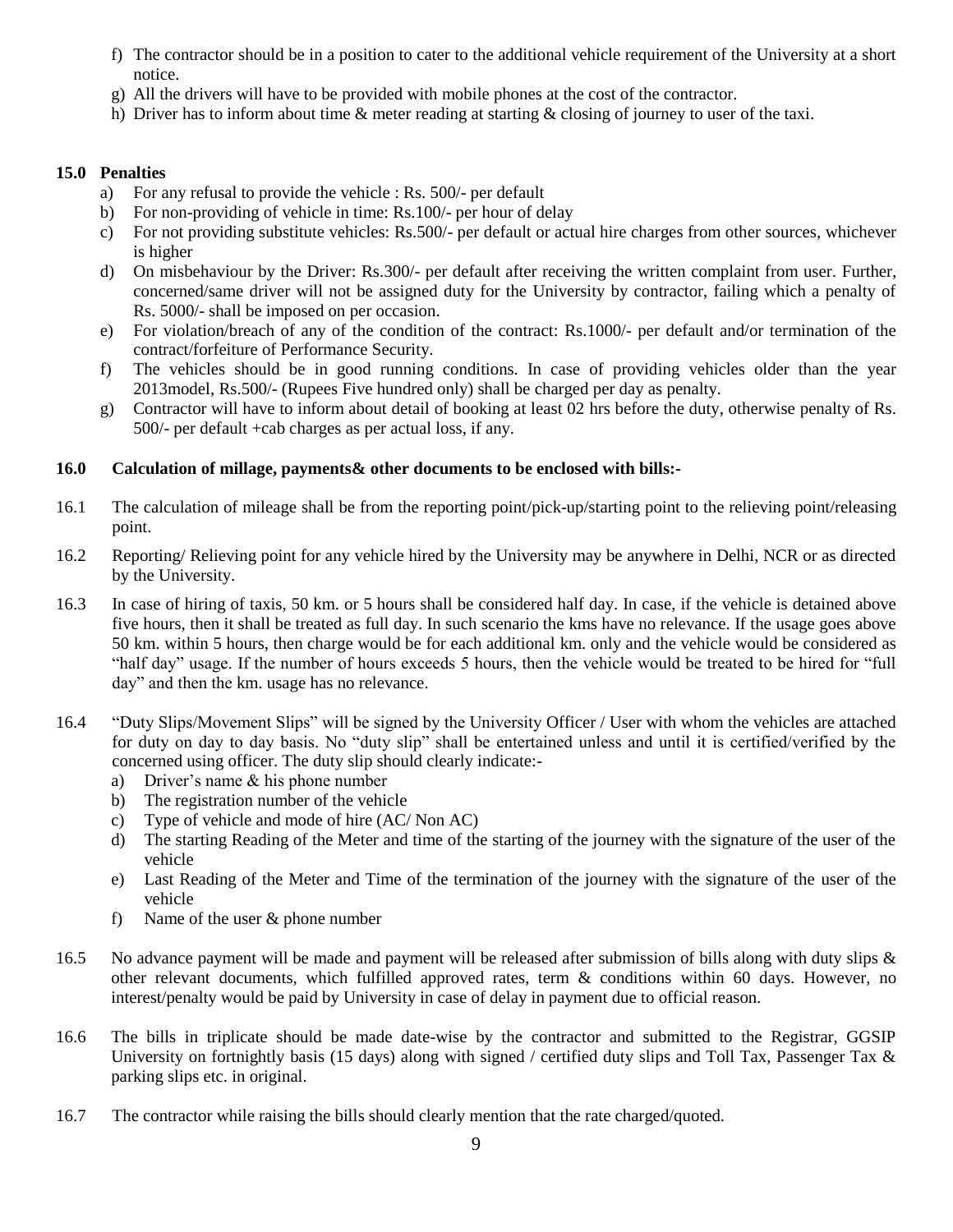- 16.8 The University will deduct Income Tax at source as per provision of Income Tax Act from the contractor at the prevailing rates. PAN no. should be quoted on the body of the bills.
- 16.09 No overwriting in the duty slip and bill is acceptable, if any change in the time/mileage, the counter signature of the user is to be recorded.
- 16.10 In any occasion, it is found that the driver of any vehicles has made wrong entries in the duty slips relating to time and.km reading of start or closing of duty/journey, the contractor shall be responsible for the same. The office reserves the right to withheld the payment of such vehicle.

#### **17.0 Other Terms & Conditions:-**

- 17.1 Vehicles/Taxis should be in excellent condition mechanically as well as get up/appearance wise, its outer body/upholstery etc. should be decent looking and should have permit to run NCR / nationwide. The vehicle should not be older than five years.
- 17.2 On the basis of the detail of vehicles required by the University, the agency will have to provide the confirmation of bookings alongwith the name of drivers, vehicles no. etc.by sms/email to the General Administration Department and the user/users before 02 hrs. of start of journey.
- 17.3 The Contractor will have to provide the replacement of Driver/vehicle in case of any eventuality. The University has the right to ask the Contractor for removal of any Driver, who is not found competent or disciplined.
- 17.4 In case of breakdown of vehicle, the contractor shall replace the breakdown vehicle immediately failing which Deputy Registrar, General Administration has the right to hire vehicle from any other sources at the expense of the contractor. A separate penalty will be imposed on the contractor.
- 17.5 The contractor shall not employ any person who has not completed eighteen years of age.
- 17.6 The contractor if fails to provide the vehicles as desired by University  $\&$  sends a higher category of vehicles in this cost the rate applied to the vehicles desired by the University will be paid, No extra payment will be provide.
- 17.7 Declaration from the agency on their letter head stating that the drivers provided are of Good Character, vetted by Police for security, have valid driving license and are aware of the roads of Delhi will be provided to the University after Award of Contract.
- 17.8 Vehicles provided to the University should bear Registration Numbers and should have comprehensive insurance and Drivers so provided with the vehicles shall have commercial LMV Driving Licence and Badges.
- 17.9 The vehicles should conform to the Pollution norms prescribed, if any, by the Transport Department of Government of NCT of Delhi or any other law enforced by state transport department for national permit vehicles.
- 17.10 The University will not be responsible for any challan, loss, damage or any accident of the vehicle or to any other vehicles or for the injury to the driver or to any other third party. The loss or damage or legal expenses on this account shall be borne by the contractor.
- 17.11 There is no guarantee of hiring of any minimum number of vehicles. However, the contractor shall have to provide as many vehicles as may be required by the University. However, in case the vehicle so demanded doesn't reach at the appointed time of juncture, University will call another vehicle/vehicles from open market and the expenses on this account will be deducted from the pending bills/subsequent bills/security etc.
- 17.12 All vehicles/taxis shall carry first-aid-box, tissue paper, stepney, toolbox etc.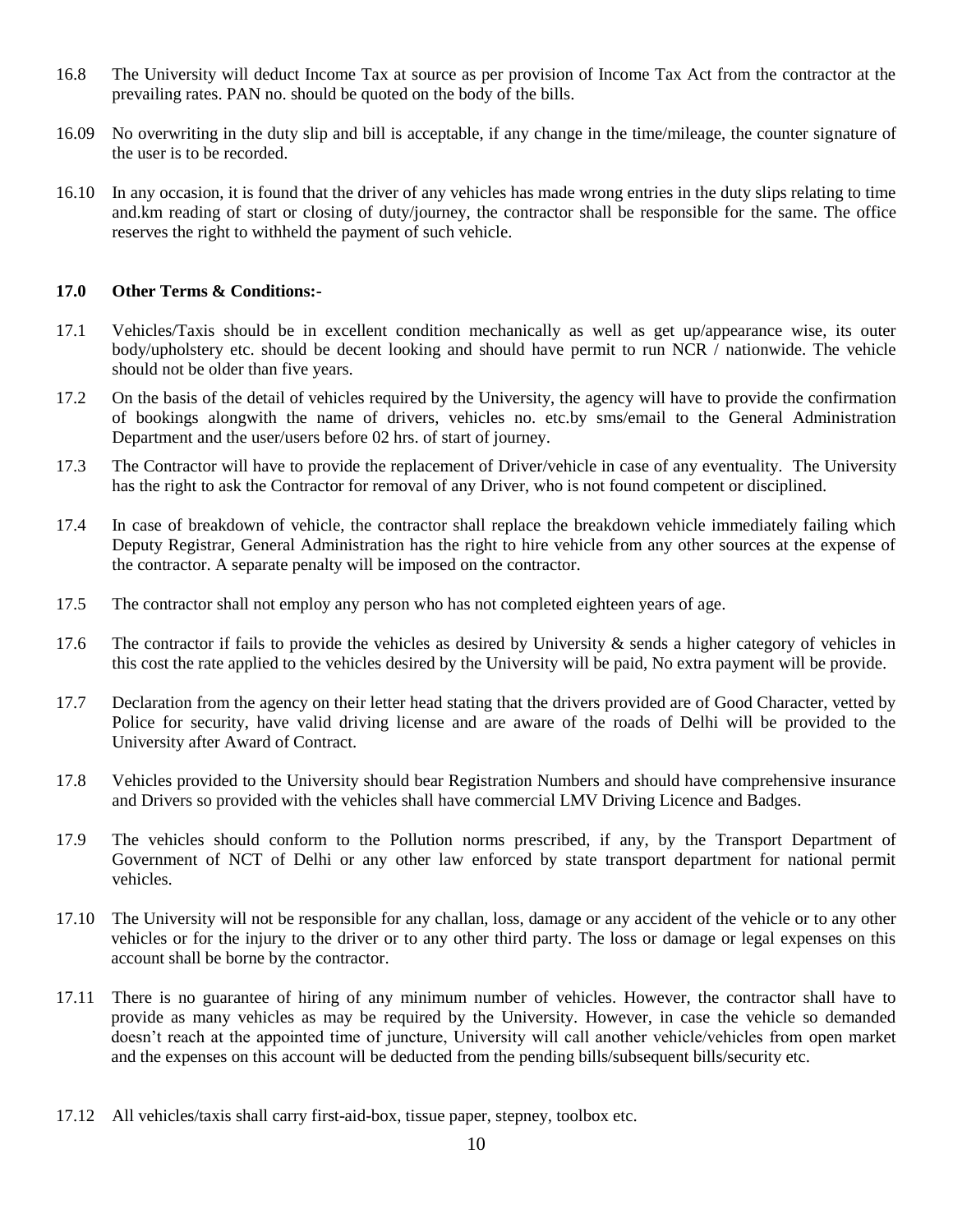- 17.13 The contractor shall maintain an office with adequate staff and telephone facilities round the clock to facilitate communication.
- 17.14 The contractor shall be responsible for total maintenance of the vehicles provided by him. All the vehicles provided should be in good running condition and should not be more than five years old.
- 17.15 Operation and function of vehicles and Drivers shall be governed by Motor Vehicles Act/Motor Vehicles Rules and Delhi Motor Vehicles Rules and these shall be the responsibility of the contractor.
- 17.16 The University reserves the right to vary the numbers of vehicles hired as well as to relax the terms and conditions in the public interest.
- 17.17 In case of failure to provide the vehicles on time or inability to provide, the University will be free to hire vehicles at any cost from any of the local vendors at the cost of approved contractor.
- 17.18 Parking, Taxes and Toll Taxes will be paid extra by producing the verified bills from the user.
- 17.19 All charges towards repair/service, salary of the drivers/helpers, petrol/diesel/CNG/LPG/ expenses as well as any other expenses incidental on operation and maintenance of the hired vehicle(s) would be borne by the firm/agency.
- 17.20 In case the price of petrol/diesel/CNG/LPG products etc. increases or decreases, the rates offered will not be effected. No escalation will be considered.
- 17.21 No mileage will be allowed to drivers for lunch / breakfast or for filling of petrol/diesel/CNG/LPG etc.
- 17.22 The agency will ensure that the fuel tank of vehicle provided is fully filled up before sending the vehicle for duty.
- 17.23 In the case of dispute or difference arising out of or in a way concerning the agreement shall be referred to the sole arbitration of any person nominated by Hon' able VC, Guru Gobind Singh Indraprastha University, Delhi. The award of the arbitrator so appointed shall be final and binding on the parties.
- 17.24 The vehicle should be insured in all respects by the firm. In case of any accident or theft etc. all the claims arising out of it will be met by the agency and University shall not be responsible for any claim.
- 17.25 The hired vehicle with the driver would be placed at the disposal of the University as and when required. The University would be free to use the hired vehicle in any manner for carrying official, material etc, as per requirement and the firm/agency will not have any objection to it.
- 17.26 The successful contractor shall not engage any sub-contractor or transfer the contract to any other person/firm/agency in any manner. The contractor shall not be permitted to transfer their rights and obligations under the contract to any other person/organization or otherwise.
- 17.27 Any dispute shall be subject to the Delhi jurisdiction.
- 17.28 The University reserves the right to reject any or all the tenders without assigning any reason thereof.
- 17.29 The University reserves the right to cancel the contract at any time without assigning any reasons, whatsoever.
- 17.30 The EMD/Performance security will stand forfeited if the successful bidder withdraws or on notifying the rates, refuses to accept the tender or violate any other terms and conditions of the tender.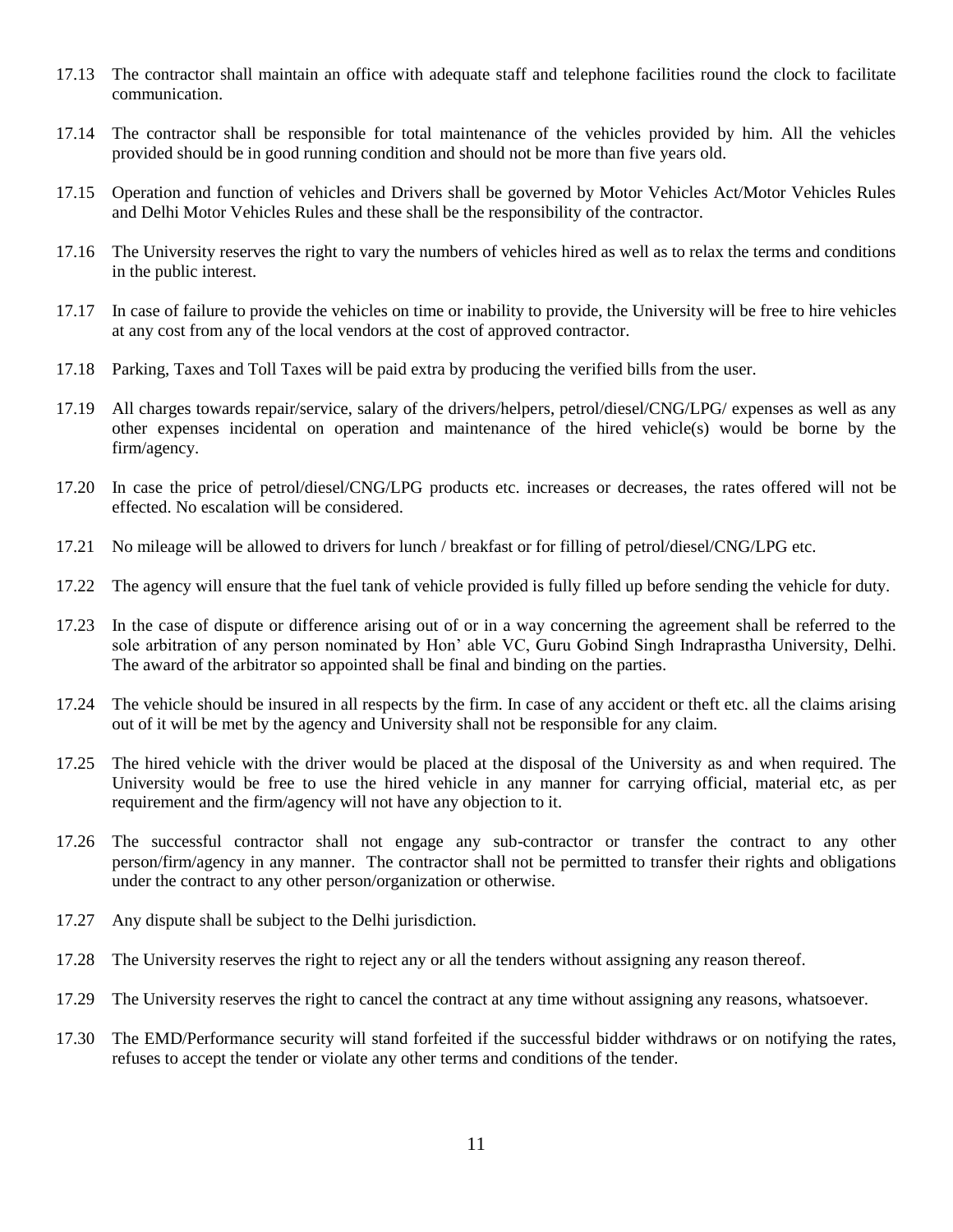## **SECTION -II**

#### **Annexure A**

#### **FINANCIAL INFORMATION**

1) Financial Analysis – Details to be furnished duly supported by figures in balance sheet/profit and loss account for the last five years duly certified by the Chartered Accountant, as submitted by the applicant to the Income Tax Department (Copies to be uploaded)

| <b>Item</b>  | 2013-14 | 2014-15 | 2015-16 | 2016-17 | 2017-18 |
|--------------|---------|---------|---------|---------|---------|
| Gross        |         |         |         |         |         |
| Annual       |         |         |         |         |         |
| turn over on |         |         |         |         |         |
| works        |         |         |         |         |         |

2) Proposed Financial arrangements for carrying out the proposed work.

Signature of Chartered Accountant with Seal Signature of Bidder(s) with Seal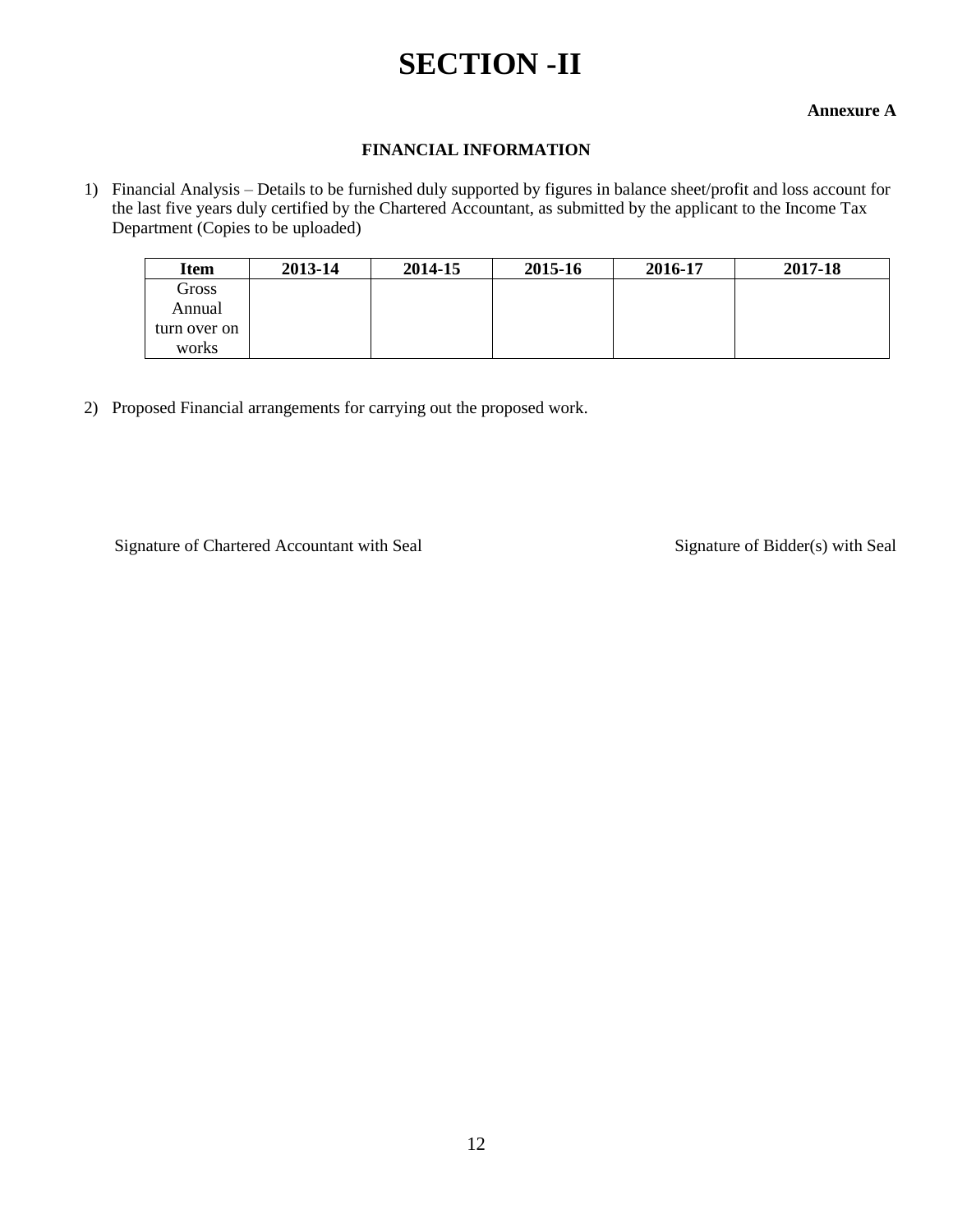#### **DETAILS OF ALL WORKS OF SIMILAR NATURE COMPLETED DURING THE LAST FIVE YEARS ENDING LAST DAY OF THE MONTH OF MARCH2018**

| S.<br>No. | of<br><b>Name</b><br>Work<br>and<br>Location | of<br>Owner<br>sponsoring<br>organization | Value in<br>Lacs of<br>rupees | of<br>Date<br>commencem<br>ent as per<br>contract | <b>Stipulated</b><br>date<br>of<br>completion | Actual<br>of<br>date<br>completion | Litigation<br>arbitratio<br>cases<br>$\mathbf n$<br>pending/<br>in<br>progress<br>with<br>details* | Name and<br>address/<br>telephone<br>number<br>of officer<br>whom<br>to<br>reference<br>be<br>may<br>made | <b>Remarks</b> |
|-----------|----------------------------------------------|-------------------------------------------|-------------------------------|---------------------------------------------------|-----------------------------------------------|------------------------------------|----------------------------------------------------------------------------------------------------|-----------------------------------------------------------------------------------------------------------|----------------|
|           | 2                                            | 3                                         | 4                             | 5                                                 | 6                                             | $\mathbf{r}$                       | 8                                                                                                  | 9                                                                                                         | 10             |
|           |                                              |                                           |                               |                                                   |                                               |                                    |                                                                                                    |                                                                                                           |                |

i. "Value" shall mean gross value of the completed work. This should be certified by an officer of the client organization on their letter-head.

ii. Work completion certificate shall be attached.

\* Indicate gross amount claimed and amount awarded by the Arbitrator.

Signature of Bidder(s) with Seal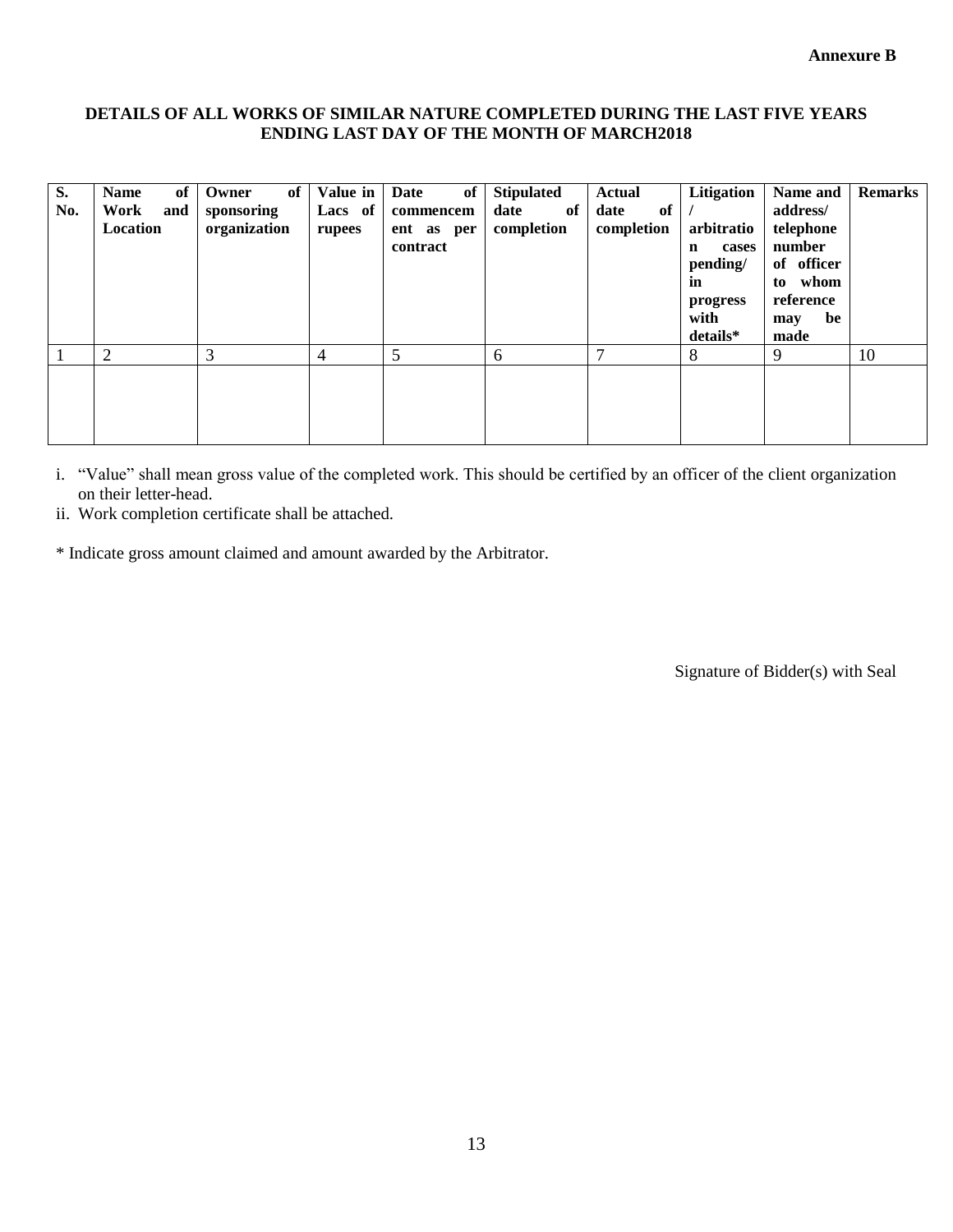**Passport Size photo of the contractor** 



Establishment.

## **GURU GOBIND SINGH INDRAPRASTHA UNIVERSITY SECTOR - 16 C, DWARKA, NEW DELHI- 110078**

|    |                                                     | <b>TECHNICAL BID</b>                                           |
|----|-----------------------------------------------------|----------------------------------------------------------------|
|    |                                                     |                                                                |
| 1. | Name of the contractor                              |                                                                |
| 2. | Name of Firm with Address                           |                                                                |
| 3. | Telephone No. /Fax No.                              |                                                                |
| 4. | No. of Vehicles (Not older than                     |                                                                |
|    | 2013) having fitness Certificates                   |                                                                |
|    | by Transport Authority of Delhi                     |                                                                |
|    | (Attach list of 25 vehicles alongwith               |                                                                |
|    | proof of joint venture)                             |                                                                |
| 5. | Turn over of last five years i.e.                   |                                                                |
|    | 2013-14                                             |                                                                |
|    | 2014-15                                             |                                                                |
|    | 2015-16                                             |                                                                |
|    | 2016-17                                             |                                                                |
|    | 2017-18                                             |                                                                |
| 6. | PAN No.                                             |                                                                |
| 7. | GST No.                                             |                                                                |
| 8. | EMD/ Draft No. and amount valid for<br>Three months | <u> 1989 - Johann Barbara, margaret eta idazlea (h. 1989).</u> |
| 9. | Registration No. with year of                       |                                                                |

I/We the undersigned being contractor as mentioned above, hereby apply to the University for providing Taxi Services as described above in accordance with the terms  $\&$  conditions of the Tender. I/We have read and understood the terms & conditions of the tender and hereby unequivocally accept the same. The terms and conditions of the Tender & N.I.T. are also signed and being submitted with the tender form.

> Signature of Contractor with Seal of firm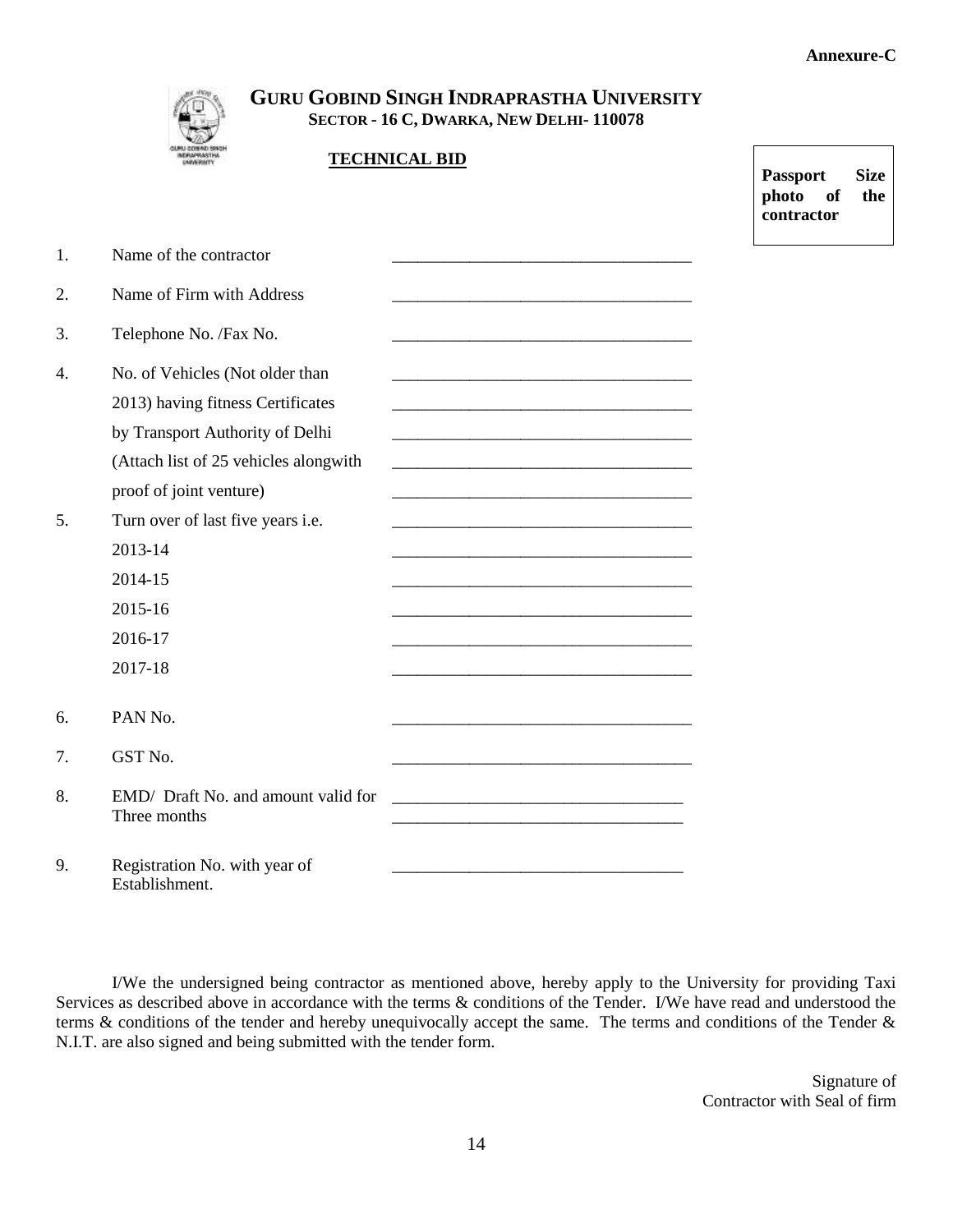#### **FORM OF BANK GUARANTEE FOR PERFORMANCE SECURITY (Refer Clause 6 of the NIT) (To be stamped in accordance with Stamps Act of India)**

1. THIS DEED of Guarantee made this day of \_\_\_\_\_\_\_\_\_\_\_\_\_\_\_\_between \_\_\_\_\_\_\_\_\_\_\_\_\_\_\_\_\_\_\_\_\_\_\_\_\_\_\_\_ (Name of the Bank) (hereinafter called the "Bank") of the one part and  $(Guru Gobind Singh Indraprashla)$ University, Delhi) (hereinafter called the "Department") of the other part.

| 2. WHEREAS                                            |  | Guru Gobind Singh Indraprastha University, Delhi) has awarded the |                               |  |  |
|-------------------------------------------------------|--|-------------------------------------------------------------------|-------------------------------|--|--|
| contract for providing vehicles on hire basis for Rs. |  |                                                                   | (Rupees in figures and words) |  |  |
| (hereinafter called the "contract") to M/s            |  | (Name of the contractor)                                          |                               |  |  |
| (hereinafter called the "contractor").                |  |                                                                   |                               |  |  |

3. AND WHEREAS THE Contractor is bound by the said Contract to submit to the Employer a Performance Security for a total amount of Rs. \_\_\_\_\_\_\_\_\_\_\_\_\_\_\_\_\_\_\_\_\_\_ (Amount in figures and words).

|                                                           |  |  | 4. NOW WE the Undersigned |  |  |  |  | (Name of the Bank) being fully authorized to sign and to                                           |  |  |  |
|-----------------------------------------------------------|--|--|---------------------------|--|--|--|--|----------------------------------------------------------------------------------------------------|--|--|--|
| incur obligations for and on behalf of and in the name of |  |  |                           |  |  |  |  | (Full name of Bank), hereby declare                                                                |  |  |  |
|                                                           |  |  |                           |  |  |  |  | that the said Bank will guarantee the Guru Gobind Singh Indraprastha University the full amount of |  |  |  |
| Rs.                                                       |  |  |                           |  |  |  |  | (Amount in figures and words) as stated above.                                                     |  |  |  |

5. After the Contractor has signed the aforementioned contract with the Guru Gobind Singh Indraprastha University, the Bank is engaged to pay the Guru Gobind Singh Indraprastha University, any amount up to and inclusive of the aforementioned full amount upon written order from the Guru Gobind Singh Indraprastha University to indemnify the Guru Gobind Singh Indraprastha University for any liability of damage resulting from any defects or shortcomings of the Contractor or the debts he may have incurred to any parties involved in the Works under the Contract mentioned above, whether these defects or shortcomings or debts are actual or estimated or expected. The Bank will deliver the money required by the Guru Gobind Singh Indraprastha University immediately on demand without delay without reference to the Contractor and without the necessity of a previous notice or of judicial or administrative procedures and without it being necessary to prove to the Bank the liability or damages resulting from any defects or shortcomings or debts of the Contractor. The Bank shall pay to the Guru Gobind Singh Indraprastha University any money so demanded notwithstanding any dispute/disputes raised by the Contractor in any suit or proceedings pending before any Court, Tribunal or Arbitrator(s) relating thereto and the liability under this guarantee shall be absolute and unequivocal.

6. THIS GUARANTEE is valid for a period of \_\_\_\_\_\_\_\_\_\_ months from the date of signing. (The initial period for which Guarantee will be valid must be for at least six months longer than the anticipated expiry date of the Contract period).

7. At any time during the period in which this Guarantee is still valid, if the Guru Gobind Singh Indraprastha University agrees to grant a time of extension to the contractor or if the contractor fails to complete the works within the time of completion as stated in the contract, or fails to discharge himself of the liability or damages or debts as stated under para-5 above, it is understood that the Bank will extend this Guarantee under the same conditions for the required time on demand by the Guru Gobind Singh Indraprastha University and at the cost of the contractor.

8. The Guarantee hereinbefore contained shall not be affected by any change in the Constitution of the Bank or of the contractor.

9. The neglect or forbearance of the Guru Gobind Singh Indraprastha University in enforcement of payment of any moneys, the payment whereof is intended to be hereby secured or the giving of time by the Guru Gobind Singh Indraprastha University for the payment hereof shall in no way relieve the Bank of their liability under this deed.

10. The expressions "the Department", "the Bank" and "the Contractor" hereinbefore used shall include their respective successors and assigns.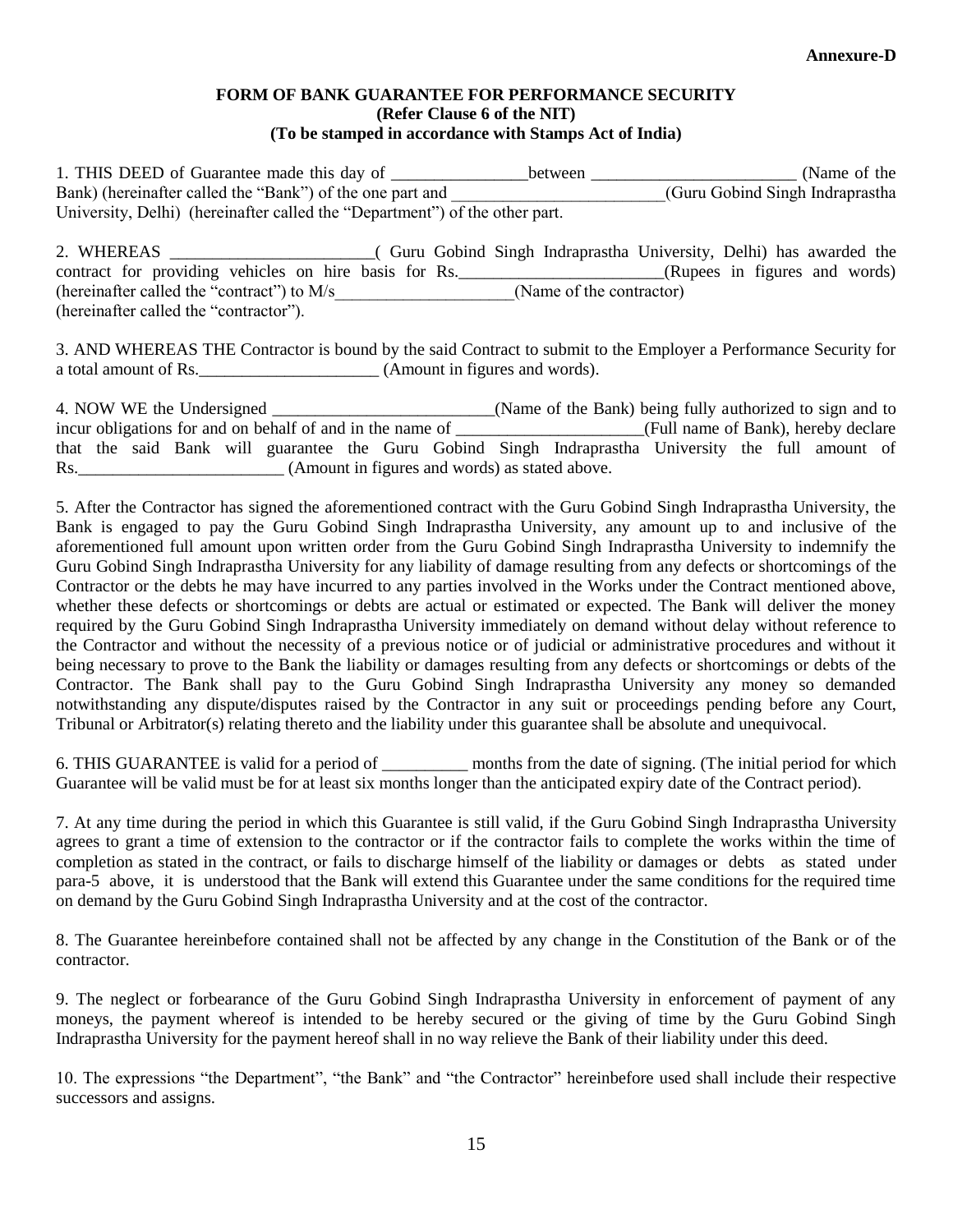IN WITNESS whereof I/We of the bank have signed and sealed this guarantee on the\_\_\_\_\_\_\_\_\_\_\_ day of \_\_\_\_\_\_\_\_\_\_(Month)\_\_\_\_\_\_\_\_\_\_\_(year) being herewith duly authorized.

For and on behalf of the \_\_\_\_\_\_\_\_\_\_Bank.

| Signature of authorized Bank official |  |
|---------------------------------------|--|
| Name                                  |  |
|                                       |  |
| I.D. No.                              |  |
| Stamp/Seal of the Bank.               |  |
|                                       |  |

Signed, sealed and delivered for and on behalf of the Bank by the above named \_\_\_\_\_\_\_\_\_\_\_\_\_\_\_\_\_\_ in the presence of:

| Witness-1. |  |
|------------|--|
| Signature  |  |
| Name       |  |
| Address    |  |

| Witness-2. |  |
|------------|--|
| Signature  |  |
| Name       |  |
| Address    |  |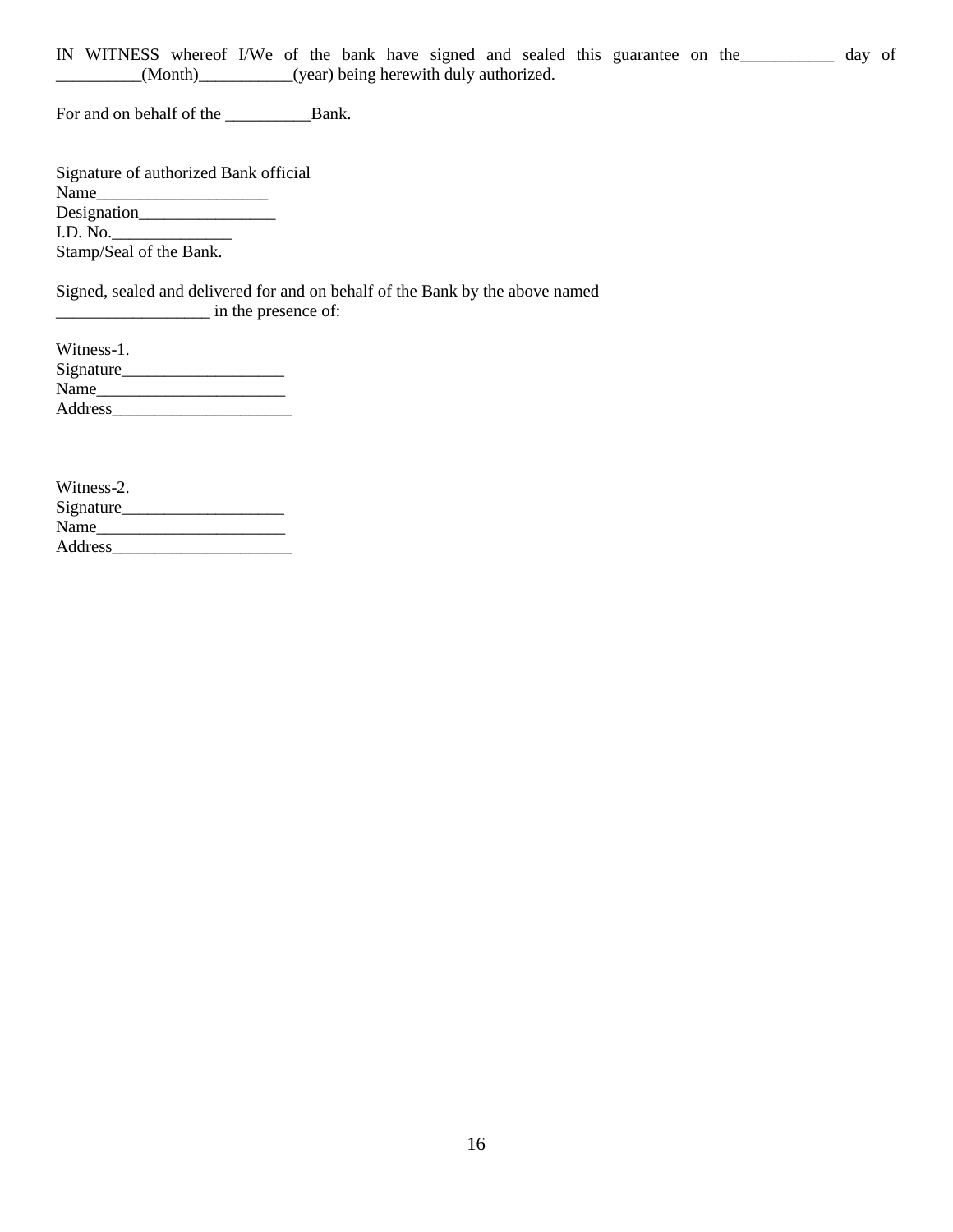#### **FINANCIAL BID**

#### **(Part – I)**

## **Performa for Quotation of Rates for Providing Taxis on Daily Basis on Hire (No blanks should be left which would be otherwise made the tender liable for rejection)**

**\_\_\_\_\_\_\_\_\_\_\_\_\_\_\_\_\_\_\_\_\_\_\_\_\_\_\_\_\_\_\_\_\_\_\_\_\_\_\_\_\_\_\_\_\_\_\_\_\_**

#### **NAME & ADDRESS OF THE FIRM**  $\qquad$  **:**

#### **NAME OF THE CONTRACTOR**  $\qquad \qquad : \qquad$

| S.No                    | <b>Item Description/type/Make</b><br>of Vehicle                                                                                                           | Item<br>Code       | Rates for 5 hrs/50<br>$kms$ (in Rs.)<br>(Half Day) | Rates for 8hrs/80<br>kms (in Rs.)<br>(Full Day) | <b>Rates for Extra</b><br>Km (Per Km).<br>(in Rs.) | Rates for extra<br>Hours(Per hr.)<br>(Rs.) | Night halt<br>charges of<br>Driver/Night<br>(Rs.) | <b>Grand Total</b><br>(Amount in Rs.) |
|-------------------------|-----------------------------------------------------------------------------------------------------------------------------------------------------------|--------------------|----------------------------------------------------|-------------------------------------------------|----------------------------------------------------|--------------------------------------------|---------------------------------------------------|---------------------------------------|
| $\mathbf{1}$            | $\overline{2}$                                                                                                                                            | $\mathbf{3}$       | $\overline{\mathbf{4}}$                            | 5                                               | 6                                                  | $\overline{7}$                             |                                                   | 8                                     |
| 1.0                     | Hatchback like<br>Indica/WagonR/Santro/Ritz/Liva/<br>Swift AC                                                                                             | ITEM1              |                                                    |                                                 |                                                    |                                            |                                                   |                                       |
| 2.0                     | Hatchback like<br>Indica/WagonR/Santro/Ritz/Liva/<br>Swift NON AC                                                                                         | ITEM2              |                                                    |                                                 |                                                    |                                            |                                                   |                                       |
| 3.0                     | Sedan like Amaze/ Ameo/ Aspire/<br>Fiat Linea/ Varito/ Vento/ Manza/<br>Verna/Honda City/Sunny/<br>Indigo/Accent /Desire/Etios/ Ford<br>Eco sports AC     | ITEM3              |                                                    |                                                 |                                                    |                                            |                                                   |                                       |
| 4.0                     | Sedan like Amaze/ Ameo/ Aspire/<br>Fiat Linea/ Varito/ Vento/ Manza/<br>Verna/Honda City/Sunny/<br>Indigo/Accent /Desire/Etios/ Ford<br>Eco sports NON AC | ITEM4              |                                                    |                                                 |                                                    |                                            |                                                   |                                       |
| 5.0                     | SUV like Bolero/ Scorpio/ Xylo/<br>Tata Safari/ Aria/ Ertiga AC                                                                                           | ITEM5              |                                                    |                                                 |                                                    |                                            |                                                   |                                       |
| 6.0                     | SUV like Bolero/ Scorpio/ Xylo/<br>Tata Safari/ Aria/ ErtigaNON AC                                                                                        | ITEM6              |                                                    |                                                 |                                                    |                                            |                                                   |                                       |
| 7.0                     | SUV like Innova/ Quanto/<br>Fortuner/ Maruti SX4/<br>XUV/MarutiCiaz/ Altis/ Corola/<br>Camry/Honda WRV/Lodgy AC                                           | ITEM7              |                                                    |                                                 |                                                    |                                            |                                                   |                                       |
| 8.0                     | SUV like Innova/ Fortuner/ Maruti<br>SX4/ XUV/MarutiCiaz/ Altis/<br>Corola/ Camry/ Honda<br>WRV/Lodgy Non AC                                              | ITEM8              |                                                    |                                                 |                                                    |                                            |                                                   |                                       |
| <b>Total in Figures</b> |                                                                                                                                                           |                    |                                                    |                                                 |                                                    |                                            |                                                   |                                       |
| <b>Total in Words</b>   |                                                                                                                                                           | <b>Rupees Only</b> |                                                    |                                                 |                                                    |                                            |                                                   |                                       |

Timing of night charges 11 pm to 5 am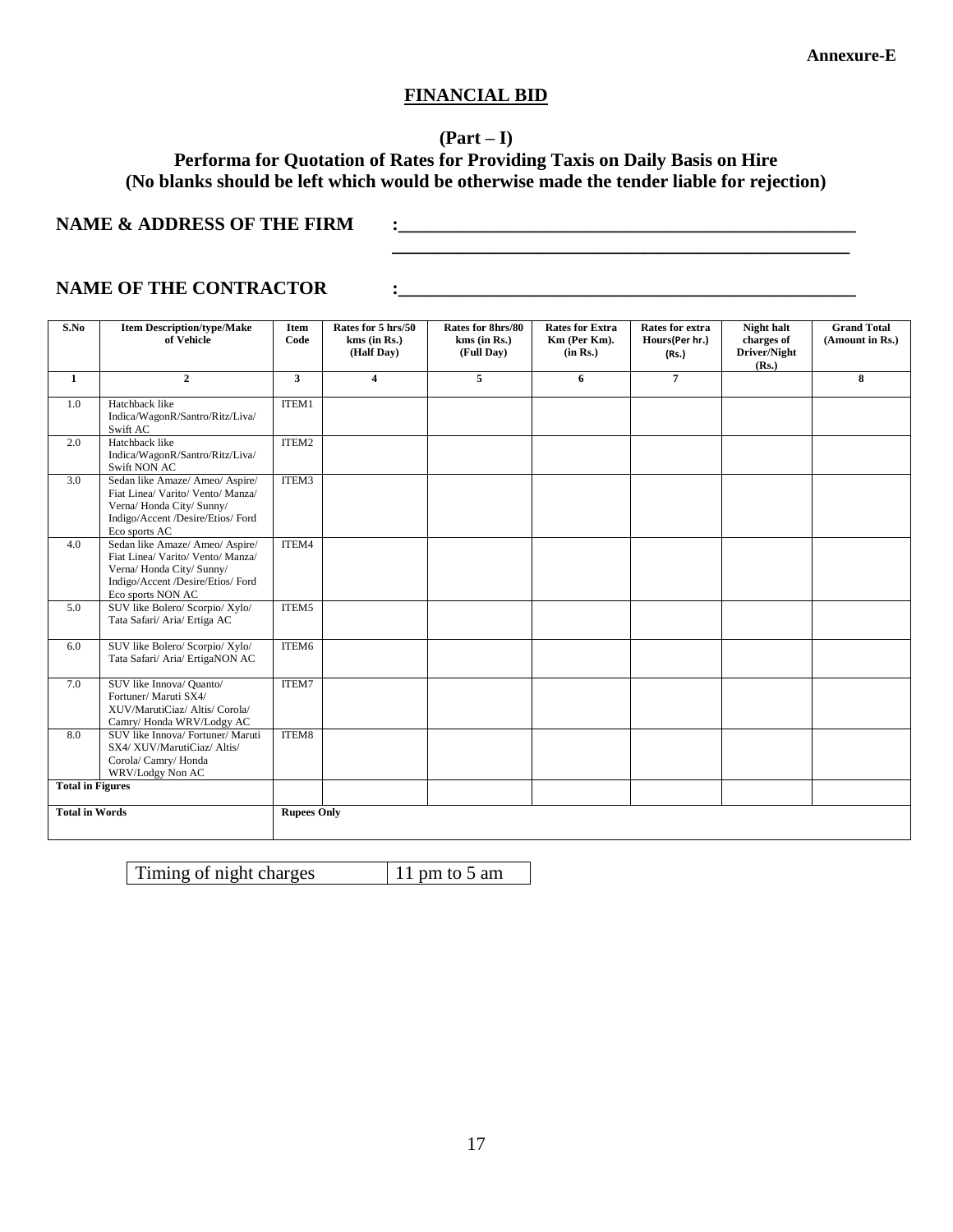#### **(Part –II)**

**Performa for Quotation of Rates for Providing Taxis for Outstation (Outside Delhi/NCR) on Hire (No blanks should be left which would be otherwise made the tender liable for rejection)**

**NAME & ADDRESS OF THE FIRM**  $\qquad \qquad : \qquad \qquad 1$ 

**\_\_\_\_\_\_\_\_\_\_\_\_\_\_\_\_\_\_\_\_\_\_\_\_\_\_\_\_\_\_\_\_\_\_\_\_\_\_\_\_\_\_\_\_\_\_\_\_\_**

### **NAME OF THE CONTRACTOR**  $\qquad \qquad : \qquad$

| S.No. | <b>Type of Vehicle</b>                 | <b>Rates</b> in<br>Rs. (Per Km) | <b>Night halt charges Grand Total</b><br>of Driver/Night<br>(Rs.) | (Amount in<br>$Rs.$ ) |
|-------|----------------------------------------|---------------------------------|-------------------------------------------------------------------|-----------------------|
| 1.    | Sedan like Amaze/ Ameo/ Aspire/ Fiat   |                                 |                                                                   |                       |
|       | Linea/ Varito/ Vento/ Manza/ Verna/    |                                 |                                                                   |                       |
|       | Honda City/ Sunny/ Indigo / Accent     |                                 |                                                                   |                       |
|       | /Desire/Etios/ Ford Eco sports AC      |                                 |                                                                   |                       |
| 2.    | Sedan like Amaze/ Ameo/ Aspire/ Fiat   |                                 |                                                                   |                       |
|       | Linea/ Varito/ Vento/ Manza/ Verna/    |                                 |                                                                   |                       |
|       | Honda City/ Sunny/ Indigo / Accent     |                                 |                                                                   |                       |
|       | /Desire/Etios/ Ford Eco sports Non AC  |                                 |                                                                   |                       |
| 3.    | SUV like Bolero/ Scorpio/ Xylo/ Tata   |                                 |                                                                   |                       |
|       | Safari/ Aria/ Ertiga AC                |                                 |                                                                   |                       |
| 4.    | SUV like Bolero/ Scorpio/ Xylo/ Tata   |                                 |                                                                   |                       |
|       | Safari/ Aria/ Ertiga Non AC            |                                 |                                                                   |                       |
| 5.    | SUV like Innova/ Fortuner/ Maruti SX4/ |                                 |                                                                   |                       |
|       | XUV/Honda WRV/Lodgy AC                 |                                 |                                                                   |                       |
| 6.    | SUV like Innova/ Fortuner/ Maruti SX4/ |                                 |                                                                   |                       |
|       | XUV/Honda WRV/Lodgy Non AC             |                                 |                                                                   |                       |
|       | Total In Figures                       |                                 |                                                                   |                       |
|       | Total In Words                         |                                 |                                                                   |                       |

| Timing of night charges | 11.00 pm to $05.00$ am |
|-------------------------|------------------------|
| Limit of KMs per day    | $\frac{250}{3}$ KMs    |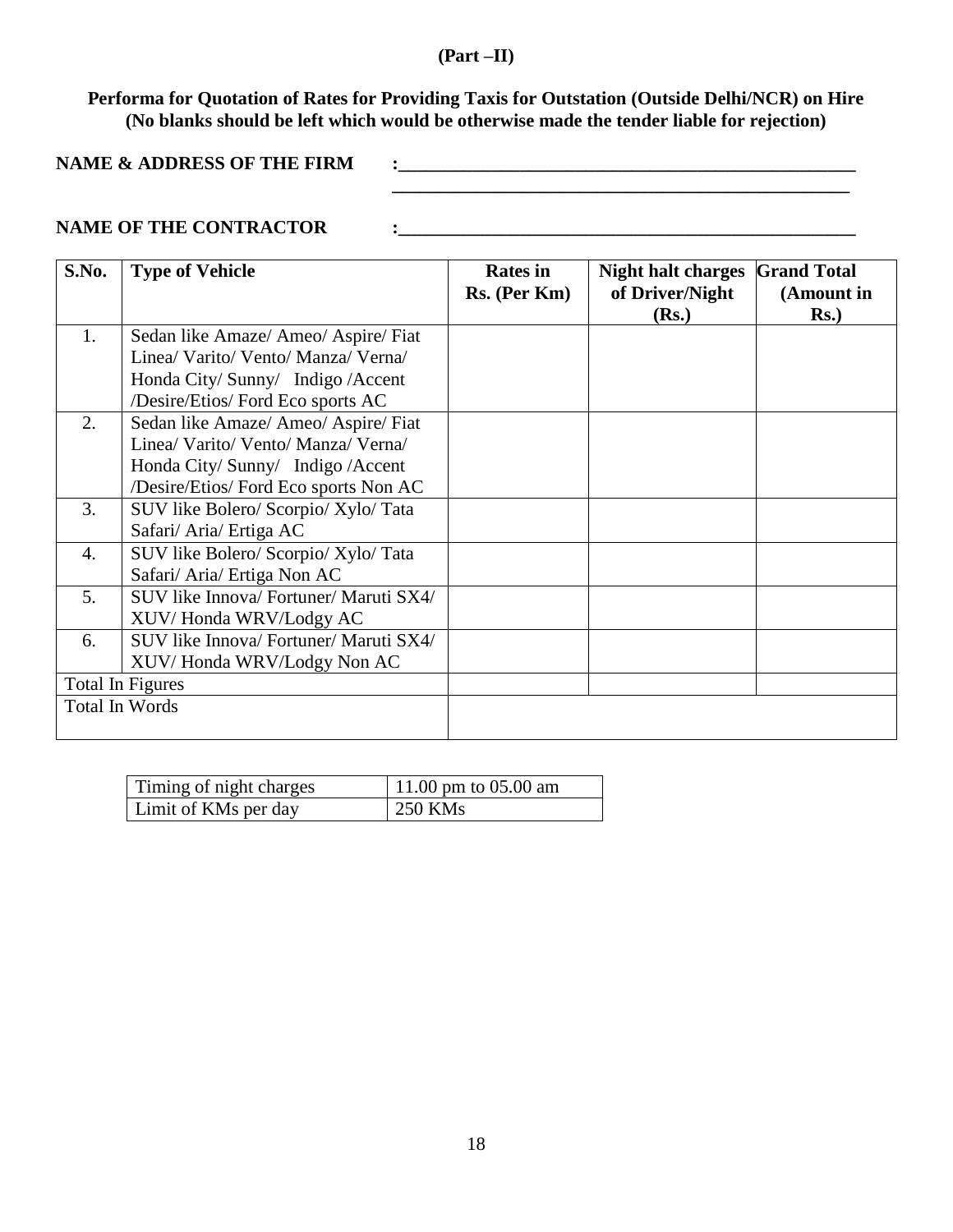### **(Part – III)**

## **Performa for Quotation of Rates for Providing Taxis on Monthly Basis (No blanks should be left which would be otherwise made the tender liable for rejection)**

**\_\_\_\_\_\_\_\_\_\_\_\_\_\_\_\_\_\_\_\_\_\_\_\_\_\_\_\_\_\_\_\_\_\_\_\_\_\_\_\_\_\_\_\_\_\_\_\_\_**

**NAME & ADDRESS OF THE FIRM**  $\qquad$  **:** 

### **NAME OF THE CONTRACTOR :\_\_\_\_\_\_\_\_\_\_\_\_\_\_\_\_\_\_\_\_\_\_\_\_\_\_\_\_\_\_\_\_\_\_\_\_\_\_\_\_\_\_\_\_\_\_\_\_\_**

| S.No.                   | <b>Type of Vehicle</b>             | 2400 kms/12 Hrs<br>/day during the | <b>Rates for Extra</b><br>Km (Per Km). | <b>Rates for Extra</b><br><b>Hours</b> | <b>Night halt</b><br>charges of | <b>Grand Total</b><br>(Amount in Rs.) |
|-------------------------|------------------------------------|------------------------------------|----------------------------------------|----------------------------------------|---------------------------------|---------------------------------------|
|                         |                                    | month                              |                                        | (Per Hour)                             | driver/Night                    |                                       |
| 1.                      | Hatchback like Indica / WagonR/    |                                    |                                        |                                        |                                 |                                       |
|                         | Santro/ Ritz / Liva/Swift AC       |                                    |                                        |                                        |                                 |                                       |
| 2.                      | Hatchback like Indica / WagonR/    |                                    |                                        |                                        |                                 |                                       |
|                         | Santro/ Ritz / Liva/Swift Non AC   |                                    |                                        |                                        |                                 |                                       |
| 3.                      | Sedan like Amaze/ Ameo/ Aspire/    |                                    |                                        |                                        |                                 |                                       |
|                         | Fiat Linea/ Varito/ Vento/ Manza/  |                                    |                                        |                                        |                                 |                                       |
|                         | Verna/Honda City/Sunny/            |                                    |                                        |                                        |                                 |                                       |
|                         | Indigo /Accent /Desire/Etios/ Ford |                                    |                                        |                                        |                                 |                                       |
|                         | Eco sports AC                      |                                    |                                        |                                        |                                 |                                       |
| $\overline{4}$ .        | Sedan like Amaze/ Ameo/ Aspire/    |                                    |                                        |                                        |                                 |                                       |
|                         | Fiat Linea/ Varito/ Vento/ Manza/  |                                    |                                        |                                        |                                 |                                       |
|                         | Verna/Honda City/Sunny/            |                                    |                                        |                                        |                                 |                                       |
|                         | Indigo /Accent /Desire/Etios/ Ford |                                    |                                        |                                        |                                 |                                       |
|                         | Eco sports Non AC                  |                                    |                                        |                                        |                                 |                                       |
| 5.                      | SUV like Bolero/ Scorpio/ Xylo/    |                                    |                                        |                                        |                                 |                                       |
|                         | Tata Safari/ Aria/ Ertiga AC       |                                    |                                        |                                        |                                 |                                       |
| 6.                      | SUV like Bolero/ Scorpio/ Xylo/    |                                    |                                        |                                        |                                 |                                       |
|                         | Tata Safari/ Aria/ Ertiga Non AC   |                                    |                                        |                                        |                                 |                                       |
| 7.                      | SUV like Innova/ Fortuner/ Maruti  |                                    |                                        |                                        |                                 |                                       |
|                         | SX4/XUV/MarutiCiaz/Altis/          |                                    |                                        |                                        |                                 |                                       |
|                         | Corola/ Camry/ Honda               |                                    |                                        |                                        |                                 |                                       |
|                         | WRV/Lodgy AC                       |                                    |                                        |                                        |                                 |                                       |
| 8.                      | SUV like Innova/ Fortuner/ Maruti  |                                    |                                        |                                        |                                 |                                       |
|                         | SX4/XUV/MarutiCiaz/Altis/          |                                    |                                        |                                        |                                 |                                       |
|                         | Corola/ Camry/ Honda               |                                    |                                        |                                        |                                 |                                       |
|                         | WRV/Lodgy Non AC                   |                                    |                                        |                                        |                                 |                                       |
| <b>Total In Figures</b> |                                    |                                    |                                        |                                        |                                 |                                       |
| <b>Total In Words</b>   |                                    |                                    |                                        |                                        |                                 |                                       |
|                         |                                    |                                    |                                        |                                        |                                 |                                       |

Timing of night charges  $11.00 \text{ pm}$  05.00 am